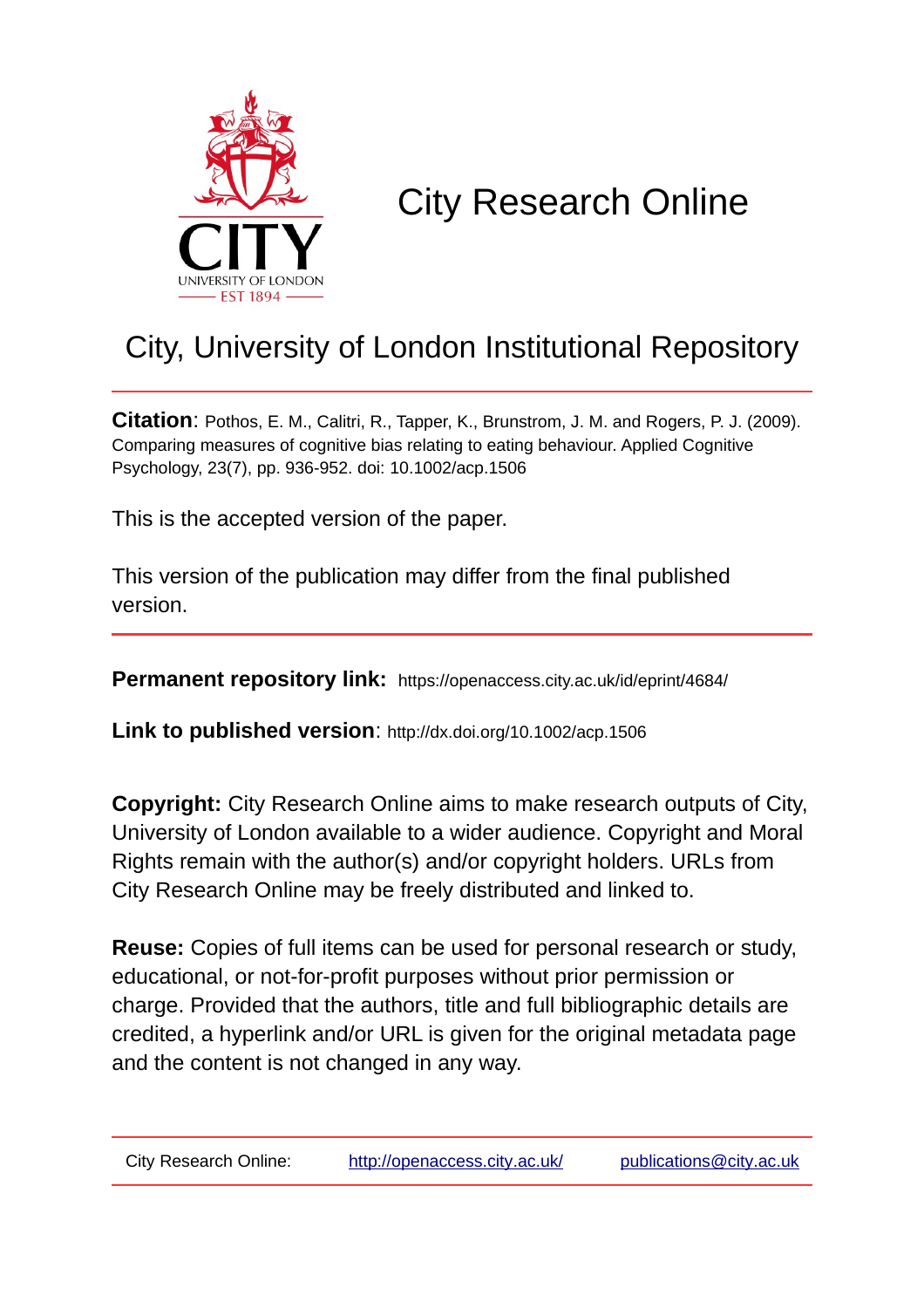# Comparing measures of cognitive bias relating to eating behavior

Emmanuel M. Pothos, Raff Calitri, Katy Tapper

Department of Psychology Swansea University

Jeffrey M. Brunstrom, & Peter J. Rogers

Department of Experimental Psychology University of Bristol

**Research Article**

**Running head**: cognitive biases for food stimuli; **word count**: 5,669

Please address correspondence regarding this article to Emmanuel Pothos, Department of Psychology, Swansea University, Swansea SA2 8PP, UK. Electronic mail may be sent at e.m.pothos@swansea.ac.uk.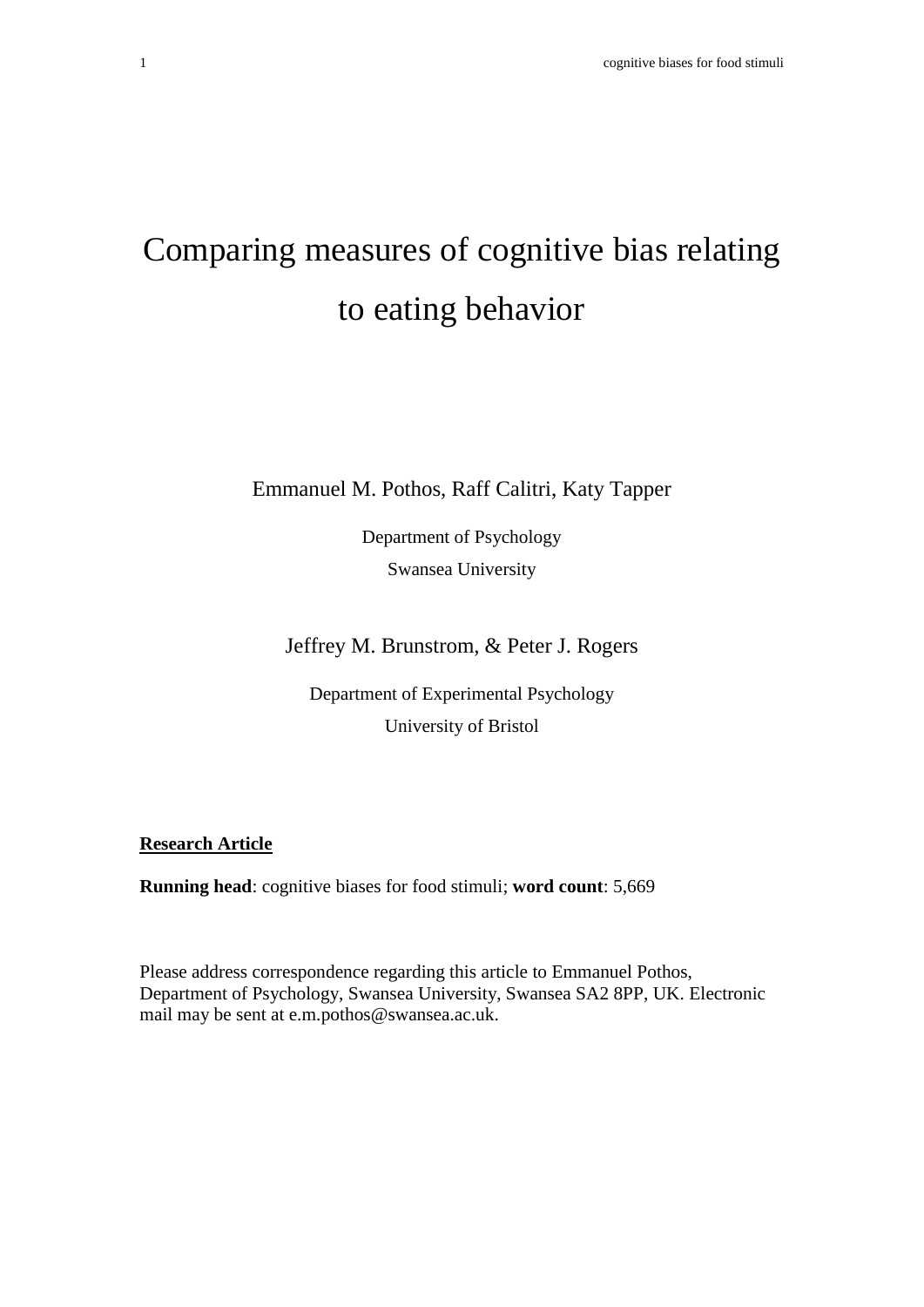#### **Abstract**

Consumption of and/or abstinence from substances with a high reward value (e.g., heroin, marijuana, alcohol, nicotine, certain foods) are associated with cognitive biases for information related to the substance. Such cognitive biases are important since they may contribute to difficulties in controlling intake of the substance. We examine cognitive biases for stimuli related to food. For the first time, we concurrently employ and compare five conceptually distinct measures of cognitive bias (dot probe, emotional Stroop, recognition, EAST, explicit attitudes). Contrary to expectations from current theory, the relation between the cognitive measures was weak and evident only in certain subsets of the population sample, as defined by gender and emotional-, restrained-, and external-eating characteristics of our participants. We discuss some methodological implications of our findings.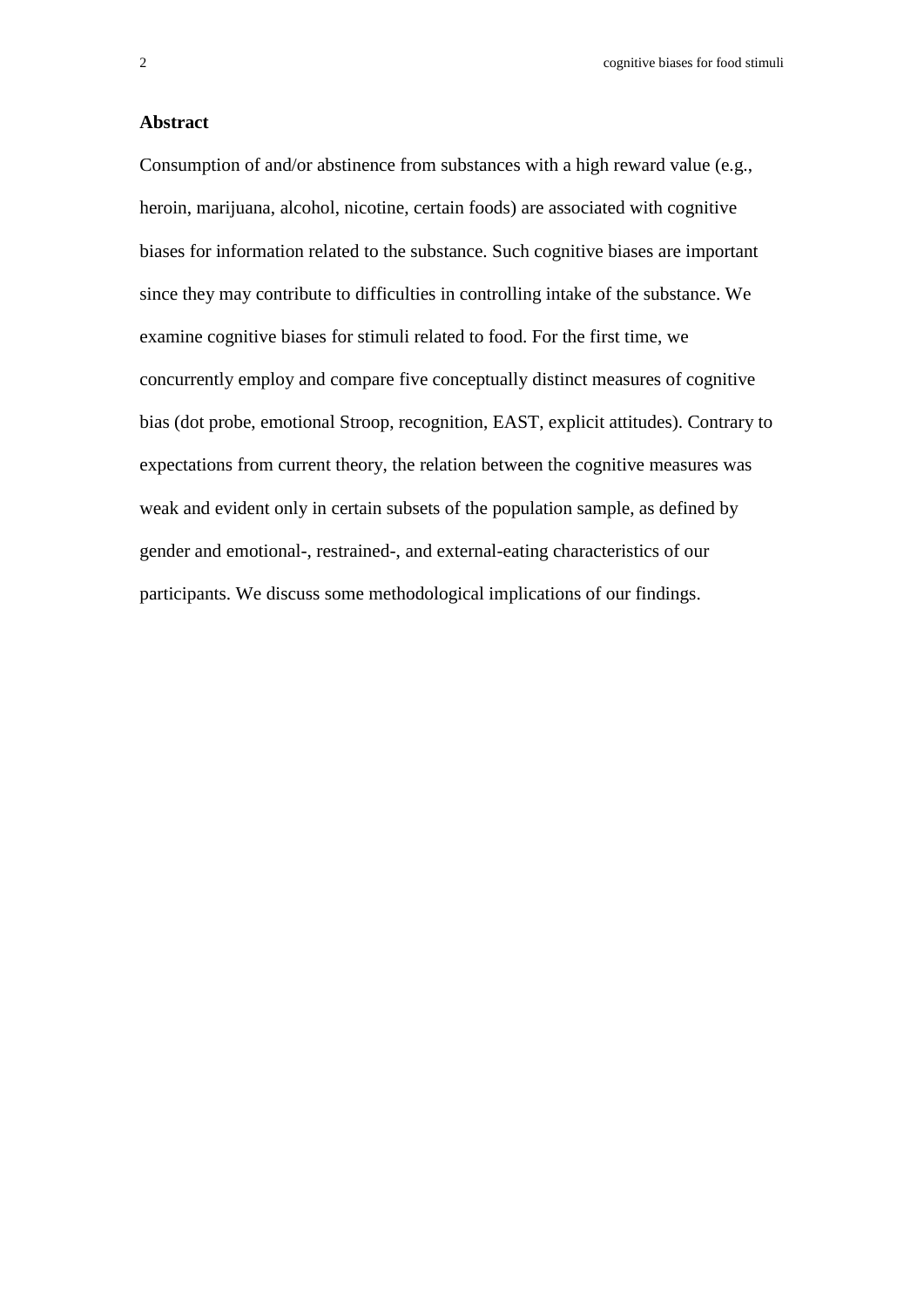3 cognitive biases for food stimuli

Consuming and/or abstaining from a substance with a high reward value is often associated with cognitive biases for information relating to this substance. This has been observed with a wide range of substances (for example, alcohol, heroin, marijuana, nicotine, and certain foods—the latter is the focus of the present study; Cox et al., 2002; Field, 2006; Franken et al., 2000; Stacy, 1997), other types of addictive behavior (e.g., gambling; Boyer & Dickerson, 2003), as well as other types of psychological problems (e.g., excessive anxiety; Mogg & Bradley,1998; for reviews see Cox, Fadardi, & Pothos, 2006, Hogarth & Duka, 2006, and Williams, Mathews, & C. MacLeod, 1996). Substance abuse is the most common behavior with which cognitive biases have been observed and relevant theory is often formulated in terms of substance abuse.

Cognitive biases have been demonstrated with several paradigms. In an alcohol version of the Stroop task an *attentional* bias for alcohol related information is evident in that alcohol abusers require more time to name the ink color of alcohol words compared to neutral ones (e.g., Cox et al., 2006). Memory biases have been observed in recall/ recognition tasks, whereby (e.g.) alcohol-related words will be produced more readily in stem completion tasks and will be recalled better by heavy drinkers, compared to neutral words (Jones & Schulze, 1999; Stacy, 1997). Multidimensional scaling analyses show a *categorization* bias, in that alcohol-related concepts are closer to positive alcohol expectancies for alcohol abusers, but not for light drinkers (Rather et al., 1992). Pothos and Cox (2002) observed a *learning* bias. Alcohol abusers were impaired in an Artificial Grammar Learning task (Pothos, 2007) when the stimuli were instantiated as sequences of drinks, but not when they were instantiated as sequences of neutral words.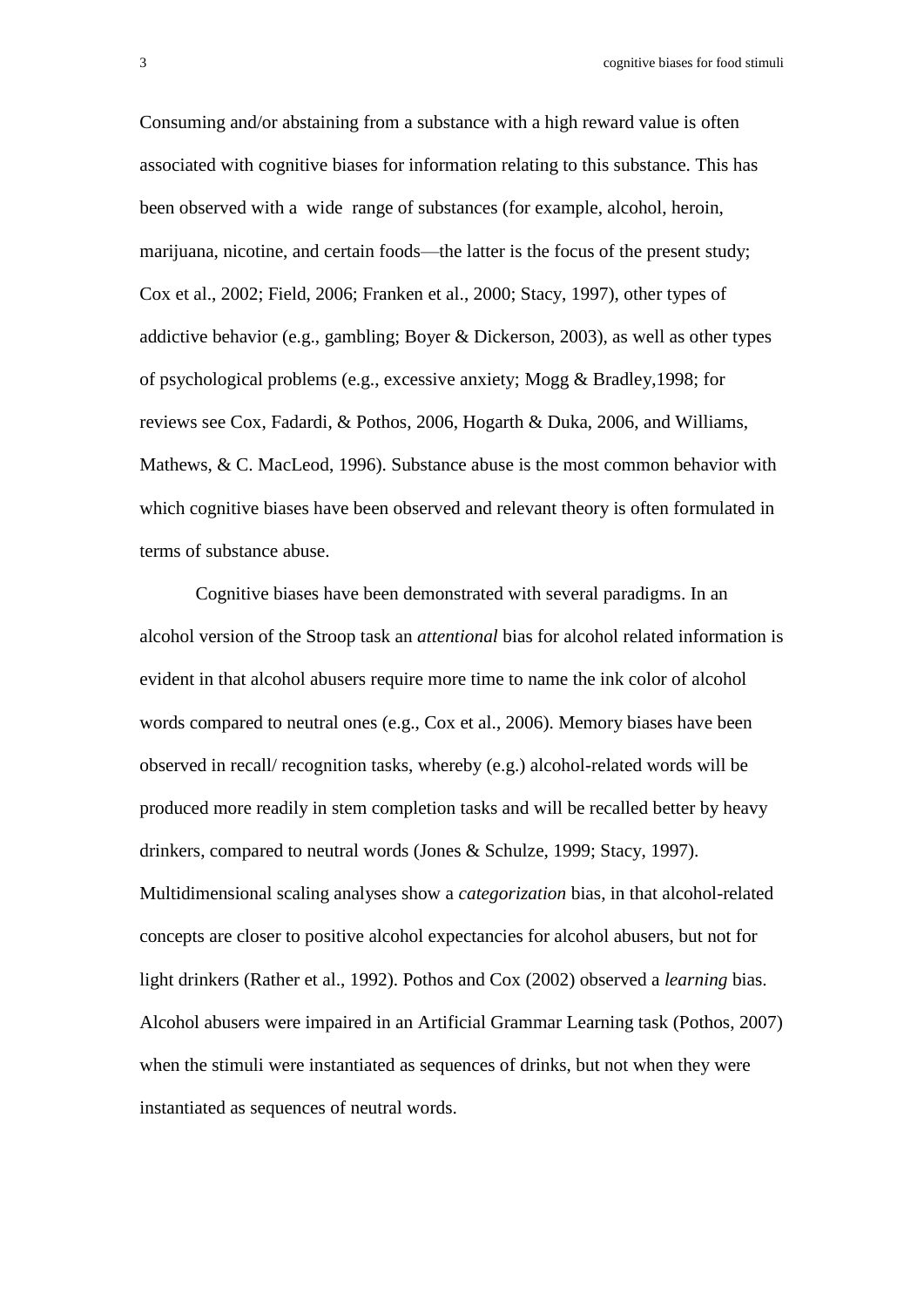4 cognitive biases for food stimuli

An underlying *assumption* into research on cognitive biases related to substance abuse is that different cognitive tasks simply measure different aspects of the same cognitive process. However, there have been no direct, comprehensive comparisons between cognitive biases. The objective of this study is to address this shortcoming and so examine the above assumption. If different cognitive biases reflect the same process, one would predict that they would correlate with each other for the same individual.

Some comparative work has already been carried out. Field, Mogg, and Bradley (2004) reported a correlation between attentional bias as measured by the dot probe and gaze shifts measured by eye tracking, in the context of nicotine deprivation (see also, Mogg, Field, & Bradley, 2005; Mogg et al., 2003). More relevant to the present research, both Egloff and Hock (2003) and Duka and Townshend (2004) found the expected association between emotional Stroop and dot probe, the former with threat-related stimuli and the latter using an alcohol pre-load with social drinkers (although note that Duka & Townshend examined Stroop results using error rate, as opposed to response latencies, which is the more common dependent variable). This research is certainly suggestive, but it offers limited guidance in anticipating the conclusions of a more comprehensive comparison between measures of cognitive bias.

It is impractical to carry out a comparison of different measures of cognitive bias across the full range of substances/ behaviors for which cognitive biases have been observed. We chose to focus on food-related stimuli. Thus, our conclusions do not necessarily generalize to cognitive biases for other types of stimuli (e.g., alcohol). Nonetheless, existing theory regarding cognitive biases is not specific to a particular type of substance/ behavior (e.g., Cox & Klinger, 2004; Hogarth et al., 2006;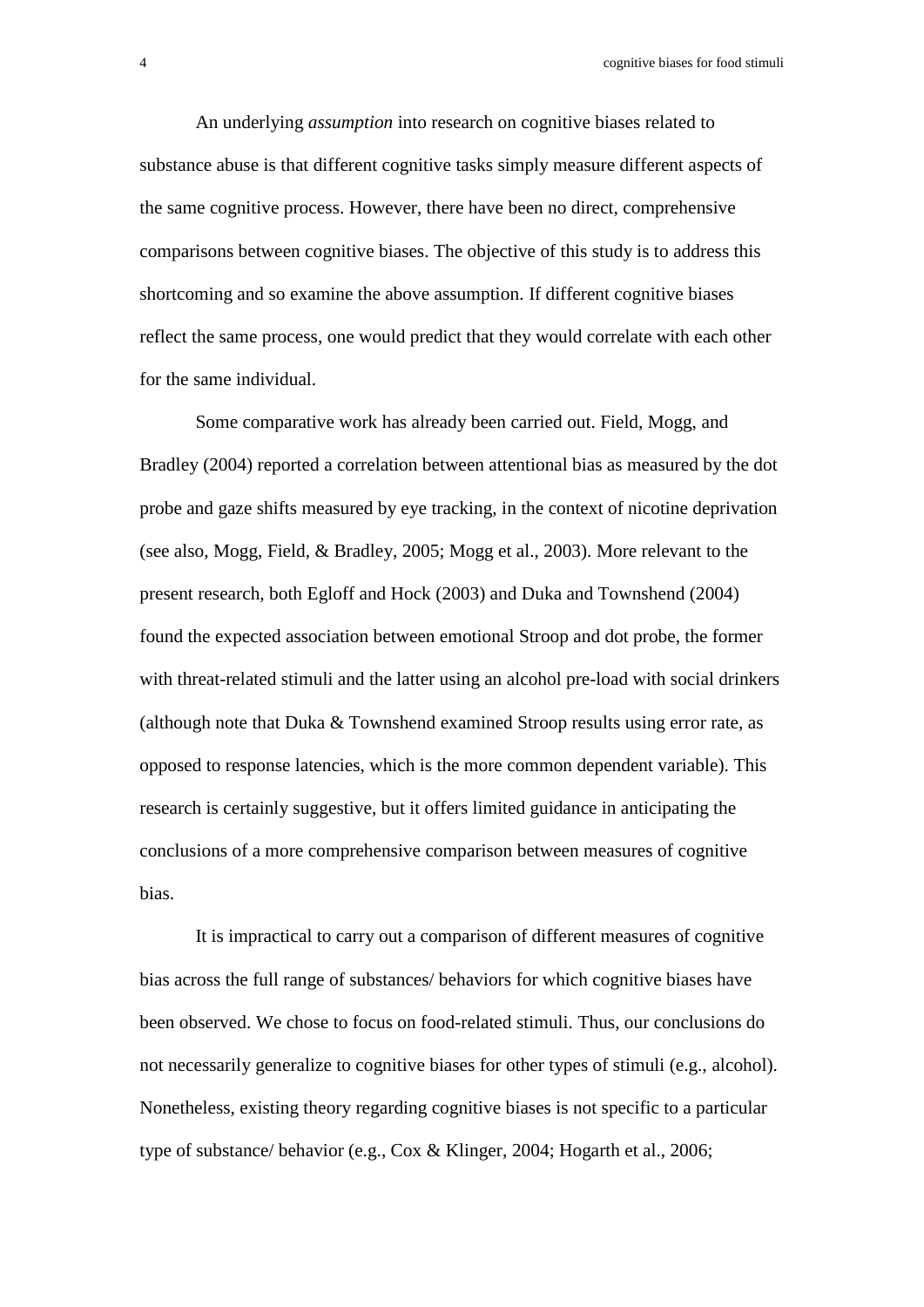Robinson & Berridge, 1993; Tiffany, 1990). In other words, the theory for why alcohol abusers display a cognitive bias for alcohol-related information is identical to the corresponding theory for, e.g., heroin users. Accordingly, we can tentatively be optimistic regarding the generalizability of our conclusions.

Methodologically, the emphasis on food stimuli is convenient. Cognitive biases relating to food stimuli are ubiquitous. For example, there is evidence that such biases arise for people who are particularly sensitive to the appetitive qualities of food (external eaters; Drayna, 2005; Franken & Muris, 2005; Robinson & Berridge, 1993) and people who try to restrict their food intake (restrained eaters; Tapper et al., in press). However, note that it has been difficult to find correlations between the food version of the Stroop task and body mass index (BMI), which is a measure of how overweight a person is (e.g., Boon, Vogelzang, & Jansen, 2000; Francis, Stewart, & Hounsell, 1997; Green & Rogers, 1993; Overduin, Jansen, & Louwerse, 1995).

Some researchers have already indirectly challenged the assumption that different cognitive biases correspond to the same psychological process. Field (2006) suggested that the short and long exposures in the dot probe task (see later) reflect differential effects of craving. Moreover, Hogarth and colleagues demonstrated that in some cases a cognitive bias is associated with performance (it results from an expectation of the drug; Hogarth et al., 2007a), in other cases with learning (participants attended more to an uncertain predictor of an outcome, and cognitive biases were observed only for participants who were aware of a contingency between predictors and outcomes; Hogarth et al., 2007b). Promising as these results are, they are not a substitute for a direct comparison between measures of cognitive bias.

Finally, research into cognitive biases is important for (at least) two reasons. First, there has been a promise of practical application. The alcohol Stroop task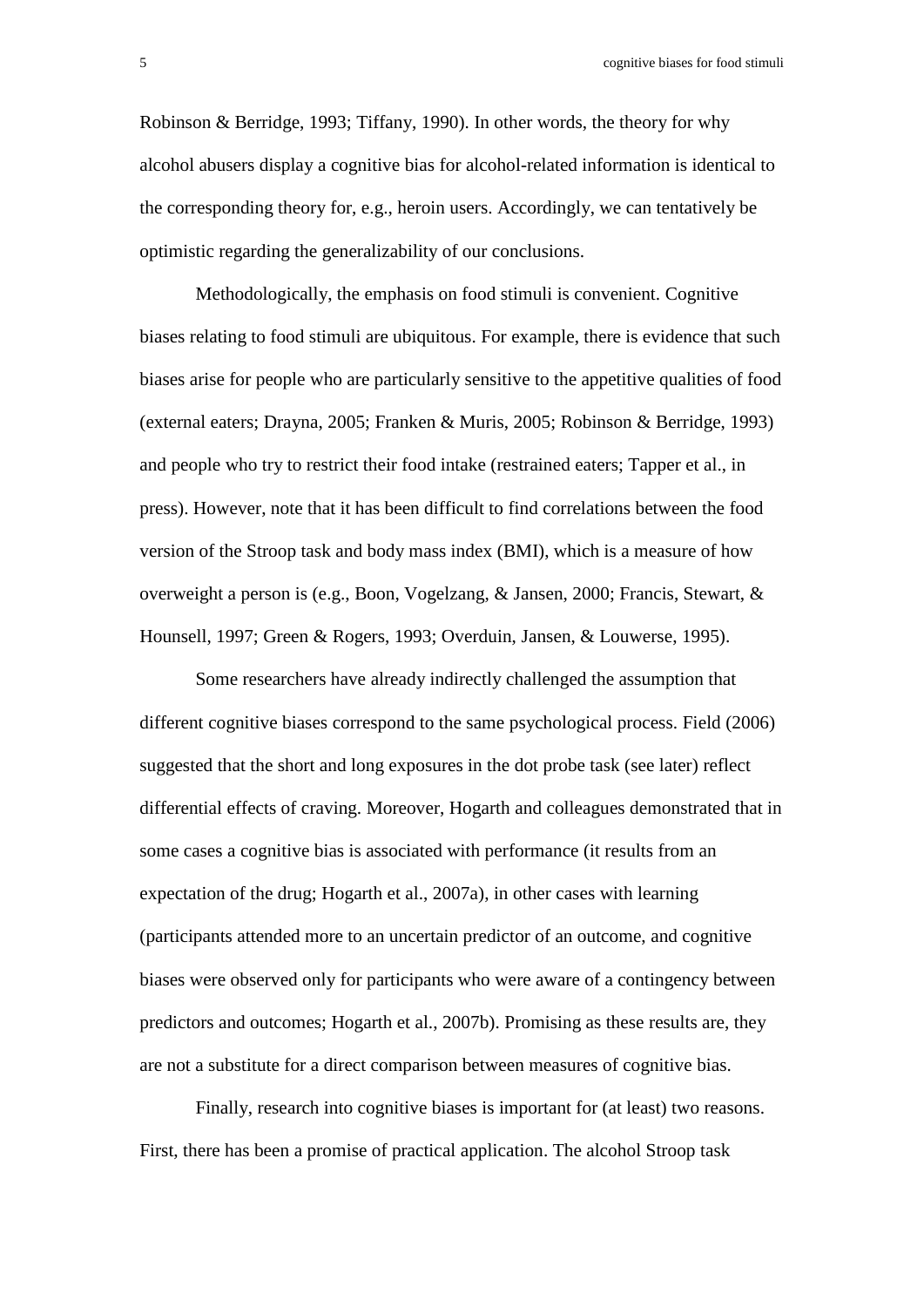appears to have diagnostic value, since alcohol Stroop interference can predict whether a person is a light, medium, or heavy drinker (Cox et al., 2007). Moreover, alcohol Stroop interference can predict changes in number of drinking days for excessive drinkers, six months after testing (Cox, Pothos, & Hosier, 2007). Such results have led some researchers to pursue cognitive-style interventions for substance abuse (Wiers et al., 2006). Second, research into cognitive biases can inform cognitive science theory. Some explanations of cognitive biases postulate that for, e.g., an alcohol abuser there are automatic links between alcohol information, aspects of her environment, and emotions related to alcohol consumption (Cox et al., 2006; McKenna & Sharma, 1995; Peretti, 1998; Stetter et al., 1995; Tiffany, 1990). The development of such links is a challenge for current theories of automaticity (e.g., Logan, 1998; Tiffany, 1990; Tzelgov, 1997).

#### **Cognitive bias measures**

In a food version of the Stroop task participants see either food-related words or neutral words and they have to name the ink color of each word. The rationale is that the greater the attentional bias for food-related information, the longer it will take participants to disengage their attention from a food word and identify its ink color, relative to the time required for neutral words.

An alternative task for measuring attentional biases is the dot probe task (C. MacLeod, Mathews, & Tata, 1986). In each trial a participant sees a food-related and a neutral word. Then, the words disappear and a dot appears at the position of one of them. Participants have to identify the location of the dot as quickly as possible. For each possible pair of words, in one trial the dot replaces the food word and in a second trial it replaces the neutral word. If a participant is attending to the food word then she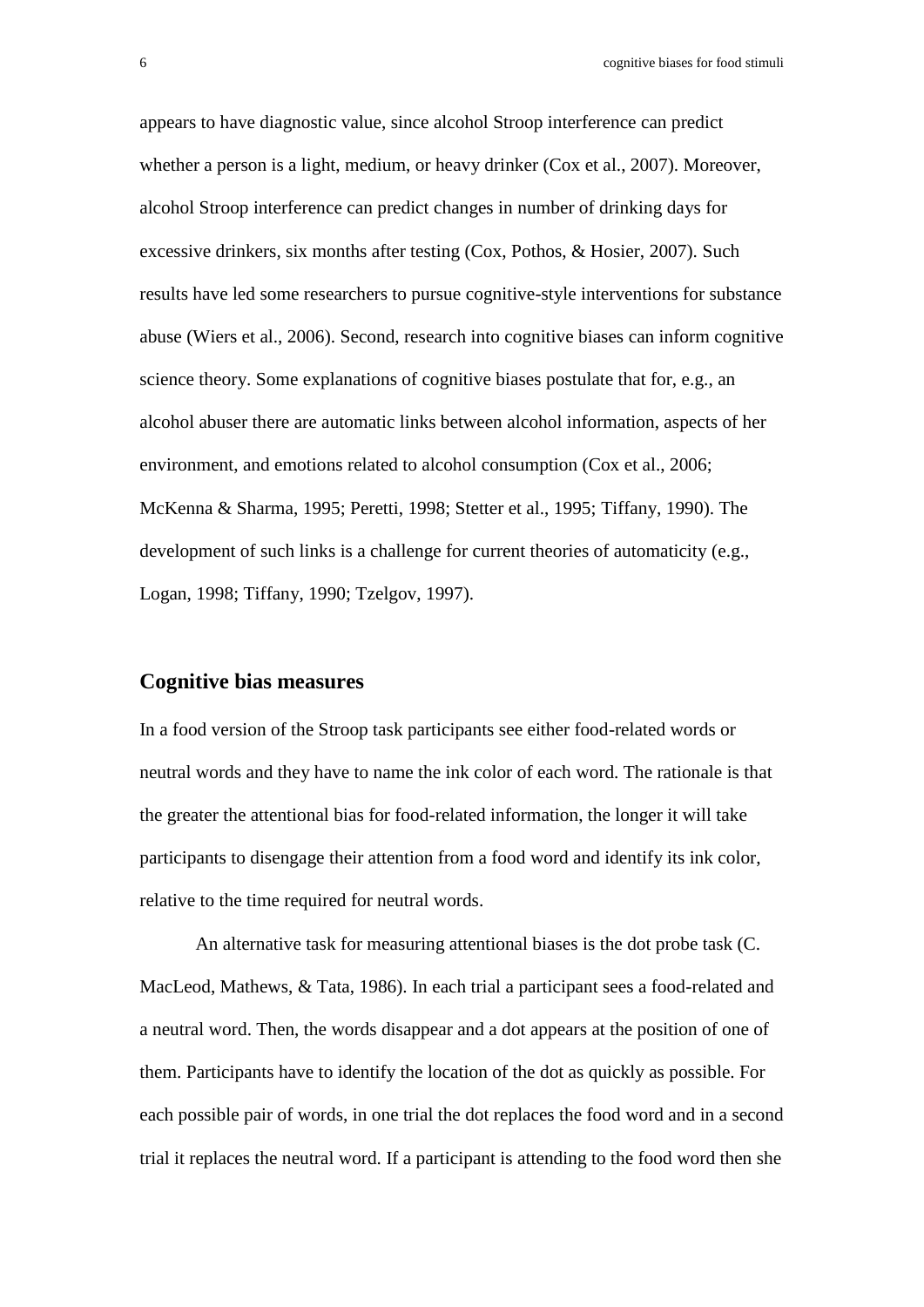7 cognitive biases for food stimuli

should be quicker to identify the location of the dot when it appears in the same location as the food word, compared to when it appears in the neutral word location. A possible problem with this interpretation is that a participant attends to a food word initially, but away from it at longer exposure times (Mogg et al., 2003; Rafal, Davies, & Lauder, 2006). A way to address this problem is by employing different exposure times, one that reflects initial attentional orientation (in the present study 500 ms) and one which corresponds to later processing (in the present study 1250 ms).

Memory biases were assessed with a recognition task. After the food Stroop and the dot probe tasks, participants were asked to recognize the food and the neutral words (twenty each), which were the stimuli in these tasks. A memory bias for foodrelated information would be indicated in higher recognition ability for the actual food words used, relative to distractor ones.

A cognitive bias for food-related information might also be shown in terms of a positive attitude towards food. We used the Extrinsic Affective Simon Task (EAST; De Houwer, 2003) to examine this issue. The EAST allows measurement of positive versus negative attitudes for a particular conceptual theme, such as 'food'. It works by training participants to associate one key press response with 'good' stimuli and another with 'bad' ones. Subsequently, a comparison is made between responses to a food word with the 'good' key and with the 'bad' key; responses will be faster with the 'good' key when the individual holds a positive attitude towards the word and vice versa. The EAST is a simplified version of the better known Implicit Association Test (IAT; e.g., Nosek, 2005). The EAST and the IAT have been advocated as implicit measures of attitudes, in the sense that sometimes the EAST may reveal an attitude which participants deny having when questioned explicitly (cf., Pothos, 2007). Note, finally, that interpreting EAST results assumes that there is a meaningful variation in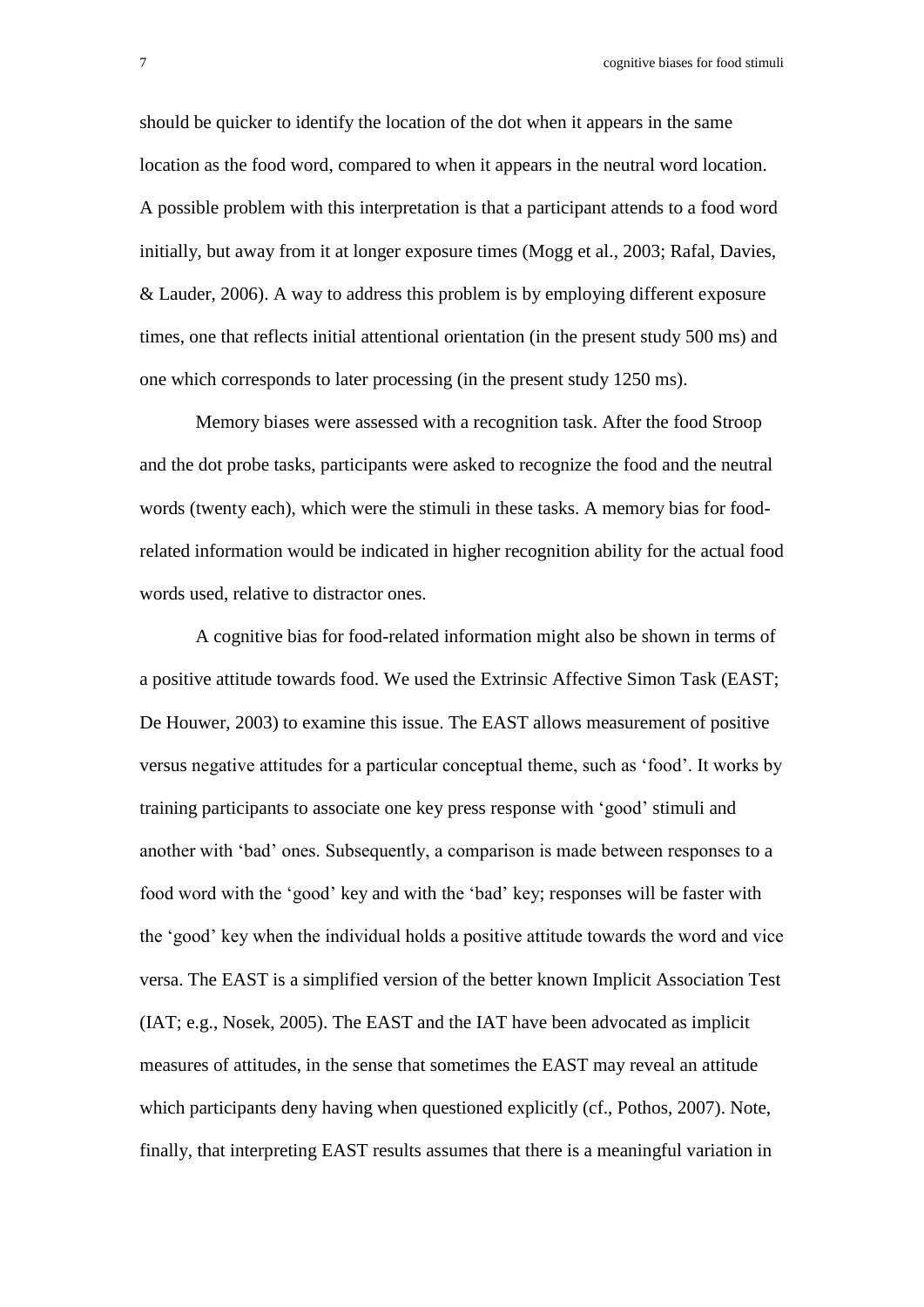attitudes towards food, from positive to negative; in idiosyncratic samples, where (e.g.) all participants are highly positive, it is unclear how interpretable EAST results are. Finally, we also considered a direct measure of attitudes towards food (a fouritem attitude questionnaire).

#### **Measures of eating behavior**

Our aim is to examine the relation between measures of cognitive bias for food stimuli, not the characteristics which may be affecting food intake (i.e., eating behavior). Nonetheless, it is important to consider some determinants of eating behavior, since we want to avoid a situation where all our participants would be too uniform in their eating behavior. Unless there is variability in eating behavior (and so in the corresponding cognitive biases), we might fail to find correlations between cognitive measures because the range of values in each measure is too narrow.

An intuitive measure of eating behavior is the BMI. High BMI can be associated with food cognitive biases, e.g., because it is sometimes a result of overeating, which might arise because of the higher incentive salience of food-related cues (cf. Brunstrom et al., in press;). The Dutch Eating Behavior Questionnaire (DEBQ; Van Strien, Frijters, Bergers & Defares, 1986; Van Strien, 1997) is a widely used measure of three kinds of eating behavior, external eating, restraint eating, and emotional eating. Emotional eating is a measure of how likely an individual is to overeat as a coping mechanism for stress, anxiety, and other similar, negative emotions (cf., Pecina, Schulkin, & Berridge, 2006). DEBQ constructs have been identified as moderators in the relationship between eating behavior and factors thought to affect eating behavior (such as stress; O'Connor et al., 2008). Equally, DEBQ indices have been used to predict cognitive biases relating to food information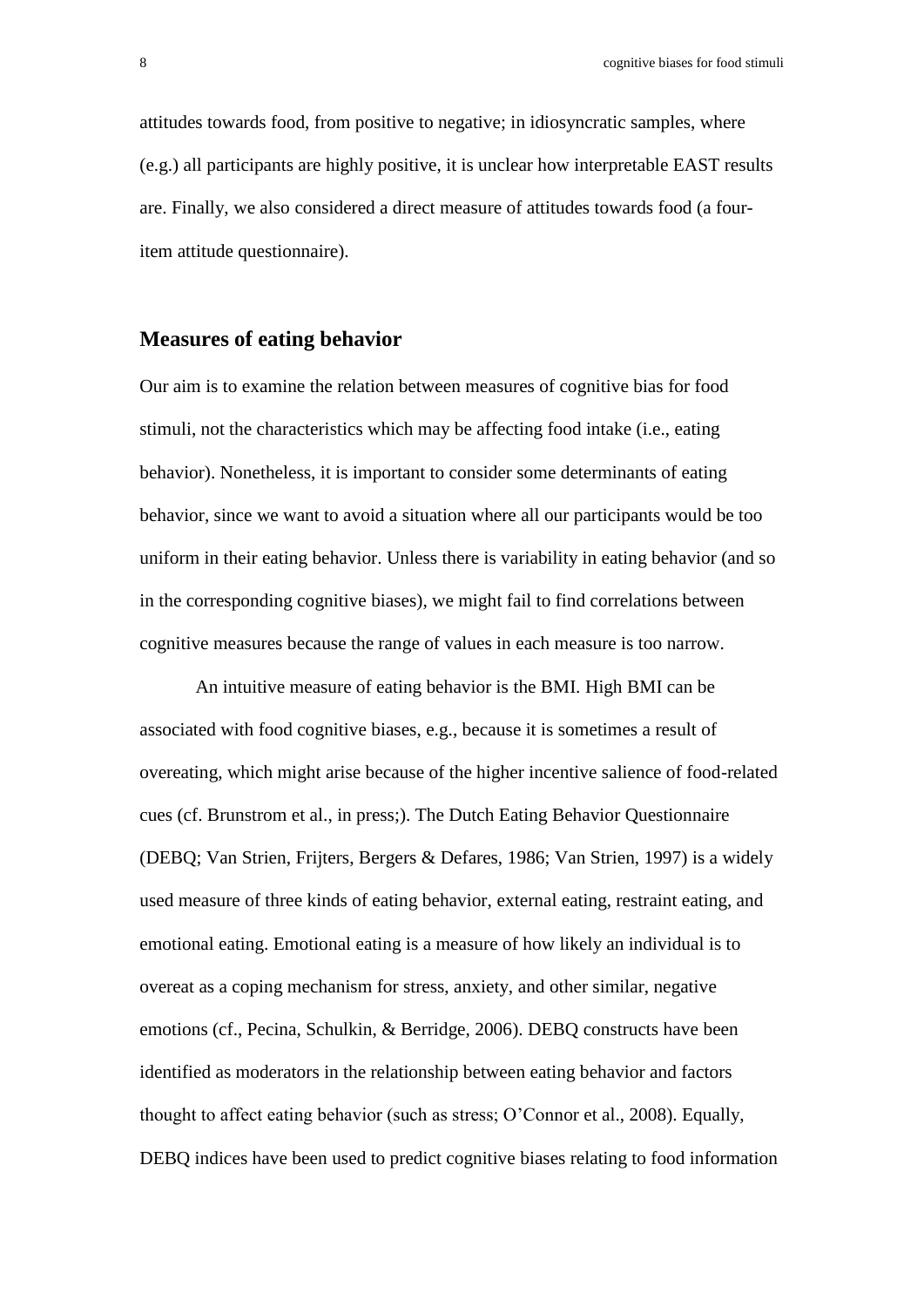(Tapper et al., in press). Finally, we used a hunger scale, since hunger might enhance cognitive biases for food-related stimuli (Field, 2006; Hogarth et al., 2007a).

#### **Pilot investigation**

We collected data from 25 participants to identify stimuli suitable for the three word categories required for the cognitive measures: healthy foods (10 words), unhealthy foods (10 words), and office words (for the neutral category). Using the MRC Psycholinguistic Database, potential word pairs were identified according to matching length, Kucera-Francis written frequency, and number of syllables. Participants were presented with the chosen words and were asked to rate them according to whether they belonged to the categories of "food" and "things found in the office". Participants also rated the familiarity of the words, and the extent to which each food word represented a healthy or unhealthy food (no differences between the categories of interest). Finally, the valence of the office words were measured to ensure that these were neutral (this was the case). Note that we identified matching controls for the healthy and unhealthy food words separately (there is a subset of control words that is matched to the healthy food words, and the remaining control words were matched to the unhealthy food words). Appendix 1 lists the words.

#### **Experimental investigation**

#### **Participants**

One hundred and fifty one first year Swansea University students (88 female, 63 male), who identified themselves as living in shared student accommodation, native English speakers, and not color-blind, were recruited to take part in this research for a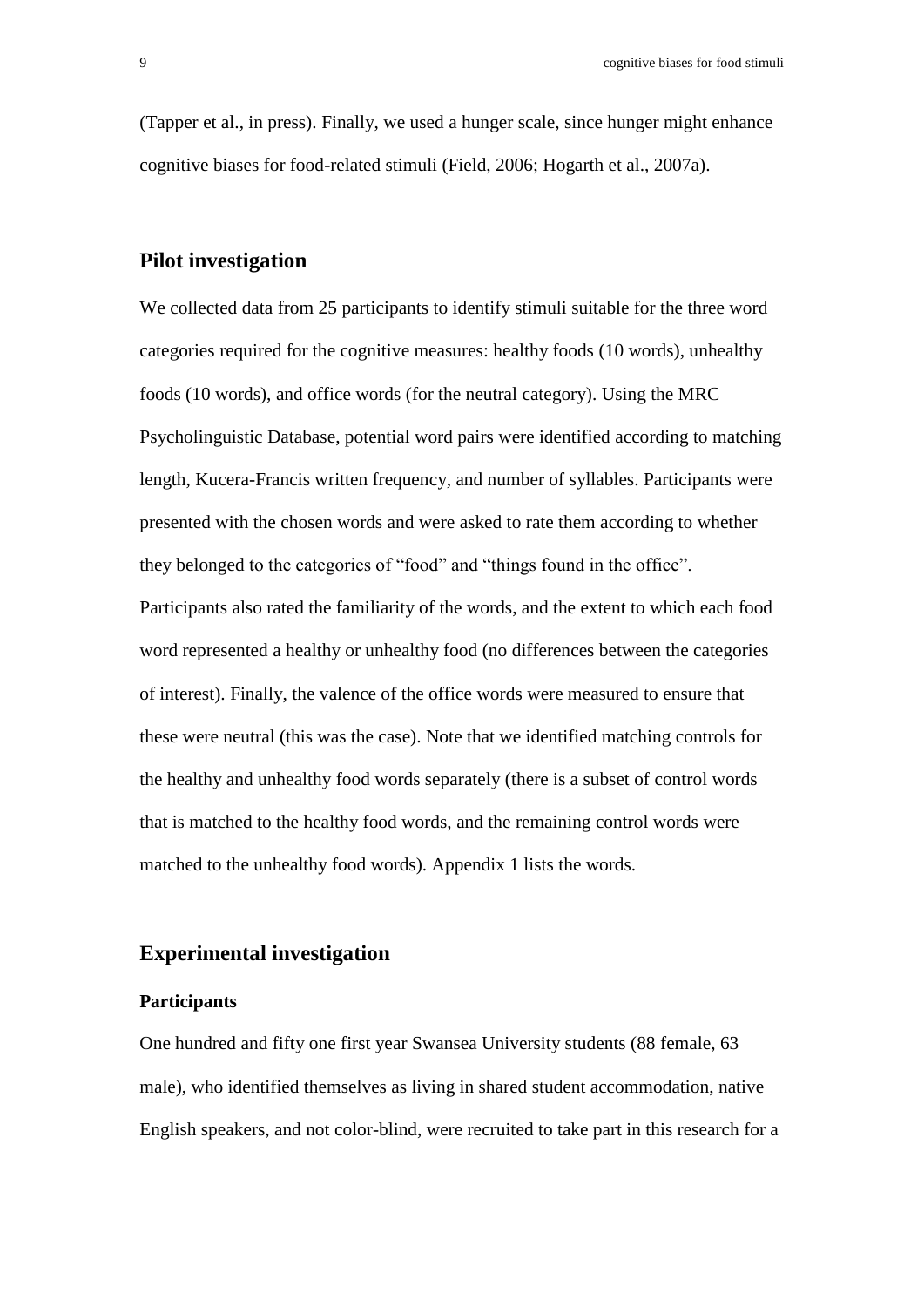small payment  $(f10)$ . We avoided participants still living with their parents, since such individuals would have less control over their diet.

#### **Methods and procedure**

The main components of the study were three experimental tasks (food Stroop, dot probe, recognition), two measures of attitudes towards food (the EAST and a brief questionnaire), the DEBQ, and the hunger scale (some additional measures were included). The visual display and response recording for the dot probe, Stroop, EAST and word recognition tasks were controlled by Cedrus SuperLab Pro (version 2.04) software, running on a fast PC. The monitor had a 1280 x 1024 resolution at 85 Hz refresh rate and was placed on a stand so that the bottom of the screen was 24.5cm from the tabletop. Participants responded using a Cedrus RB-730 7-button response box, to ensure ms accuracy.

#### *Dot probe*

The dot probe procedure requires participants to identify the location of a dot (the probe) across a series of trials. Each trial ran as follows: a fixation point  $(4)$ appeared in the centre of the screen for 500 ms. Next, the word pair was presented. Each word in the stimulus pair was placed on the vertical axis approximately 15 mm from the screen centre, so that one word was above/below the other. Words were presented in white, bold, size 40, Arial, lowercase font on a black background. Characters were approximately 5 to 7 mm tall. The word pair remained on screen for either 500ms or 1250ms depending on experimental block (see below). After it disappeared, a dot (the probe; '.') was presented in one of the word locations. The dot remained on screen until a response. There was a 1000 ms inter-trial interval.

Two sets of dot probe trials were created, one in which the dot probe replaced the words quickly, 500 ms (initial orientation) and another in which the dot probe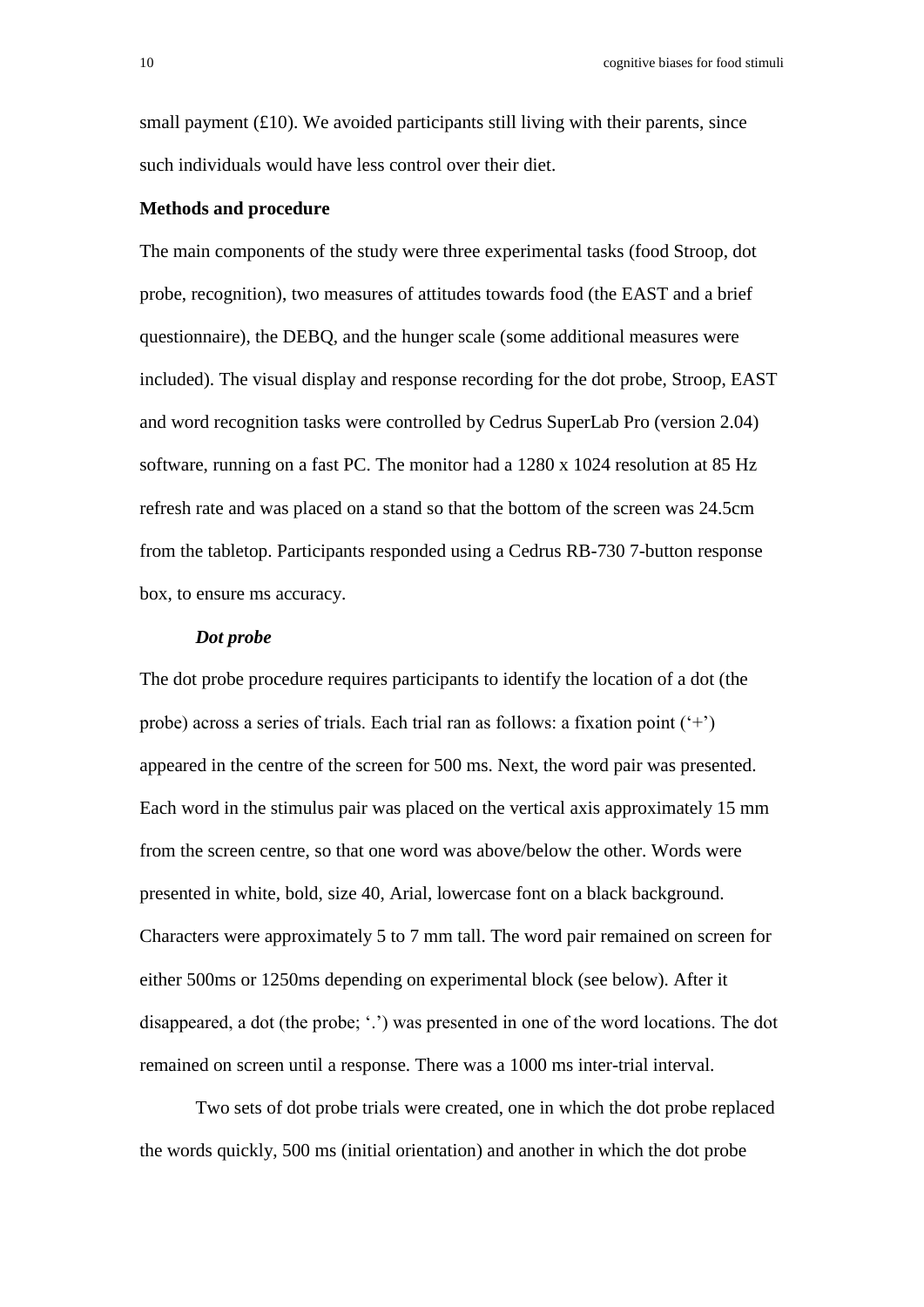replaced the words after 1250 ms (sustained attention). In each word pair, control words were matched with food words according to length, number of syllables, written frequency, and familiarity. Trials where a food word and the probe appeared in the same location are referred to as *congruent*. Trials where the food word and the probe appeared in the opposite location are referred to as *incongruent*. There was a block of eight practice trials and a block of four buffer trials before the first experimental block of trials began. The practice and buffer trials comprised 'number' words (e.g., one, six, ninety, thirty). The objective of the practice and buffer trials here and elsewhere was to reduce practice effects on reaction times. The first experimental block assessed initial orientation and the second sustained attention. Before the second experimental block, there was another block of four buffer trials.

In each experimental block the location of the dot probe relative to the food words was fully counter-balanced. Also, all food and office words appeared in both the top half and bottom half of the screen. Therefore, each of the 20 food words (10 healthy, 10 unhealthy) appeared 4 times (congruent top, congruent bottom, incongruent top, incongruent bottom), resulting in 80 experimental trials. Word pair order was randomized. Finally, two dot probe tasks were constructed. In the first, participants had to press the left key on the response box when the dot appeared in the upper location (and right key when the dot appeared in the lower location). In the second, the response keys were switched. Participants were randomly assigned to one version of the task.

#### *Food Stroop task*

Participants were required to identify the color of the word that appeared on the computer screen by pressing the corresponding button on the response box (red, blue, green, yellow). Each trial ran as follows: an initial fixation point  $(+)$  appeared in the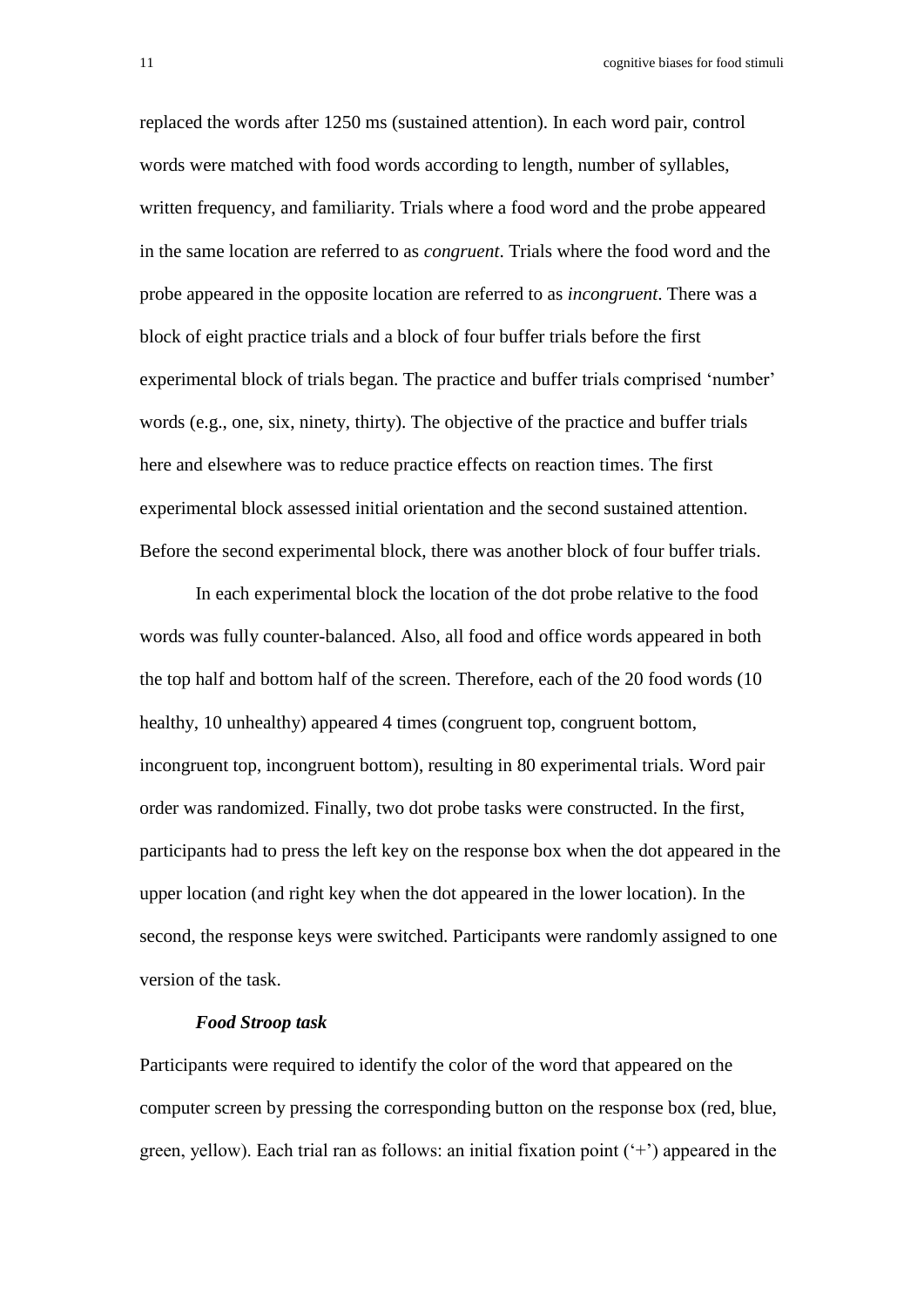12 cognitive biases for food stimuli

centre of the screen for 500 ms. Next, the word was presented in the centre of the screen and remained there until participants made their response. There was a 1000 ms inter-trial interval. Screen background, font style and size was the same as the dot probe task. The ink colors used were red, blue, green, yellow. Participants first completed an initial practice phase consisting of two blocks of 12 trials. The stimuli in the practice phase were 12 number words (e.g., one, thirty, ninety). After the practice block, but before the experimental block, there was also a buffer block of trials, containing four trials of number words. The experimental block consisted of 160 trials where each of the 20 food words (10 healthy and 10 unhealthy) and 20 office words were presented in each of the four colors. The food and office words were blocked such that participants responded to all the food words first or all the office words first, following the recommendation of Cox et al. (2006). For each participant, the order of these blocks was randomized, as was the order of words within block.

#### *Recognition*

Participants were told that they would be presented with 80 words; 40 of these words would be from the previous computer tasks and 40 would be new words (Appendix 1). Each word was presented in the centre of the screen until participants decided whether they had previously encountered the word. The screen background, font style and size were the same as the dot probe task. There was a 1000ms inter-trial interval.

#### *EAST*

The EAST protocol followed De Houwer (2003). Participants pressed keys on the response box in reaction to words presented on a computer screen. Each key was associated with both a valence and a color, so that one key corresponded to Good or Blue and another key corresponded to Bad or Green. Food words were presented only as colored words. Faster responding was expected when the word's emotional valence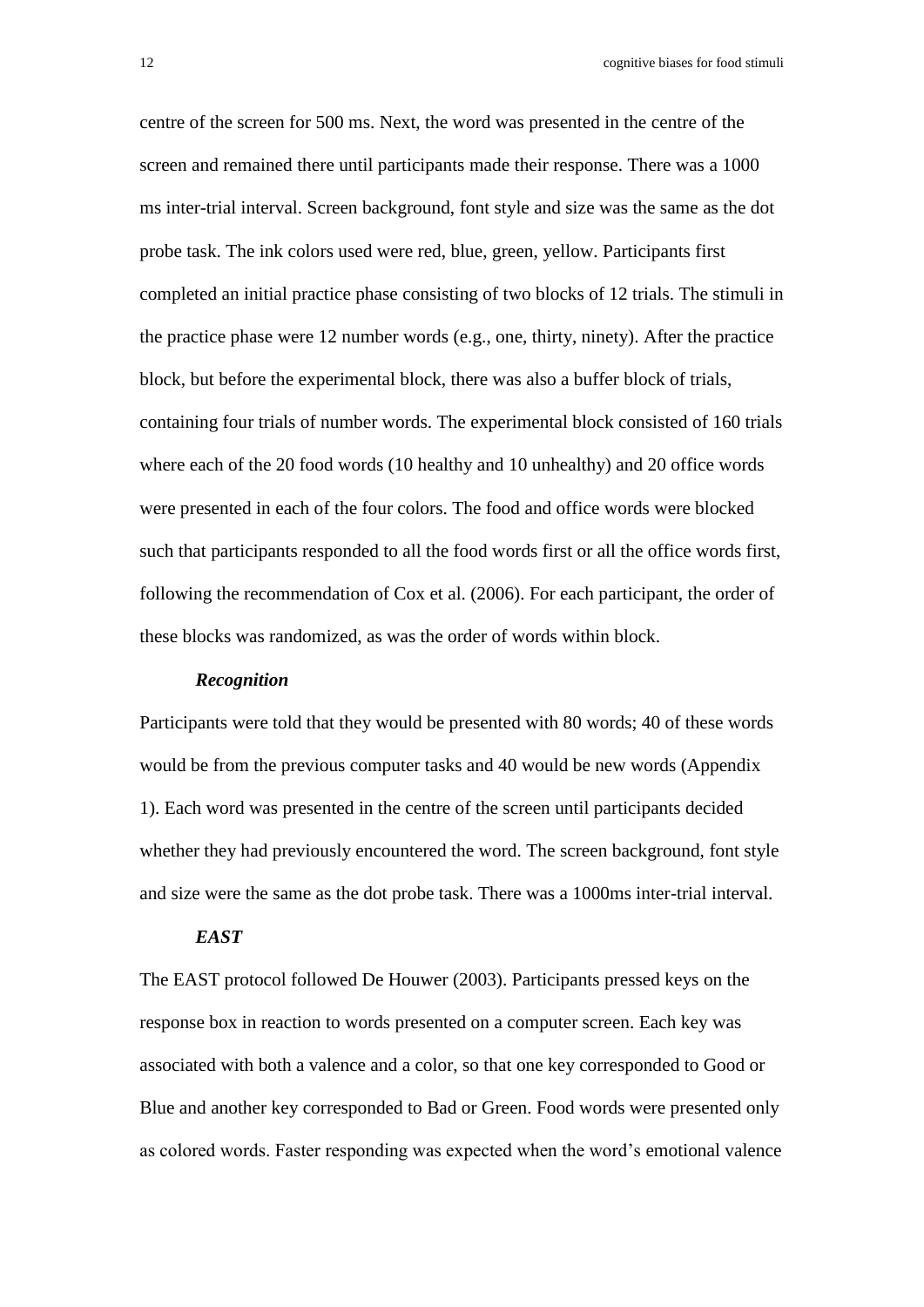(good or bad) matched the key used for responding to the word's color. For example, suppose a participant has a positive attitude towards food and that she sees a food word in blue. Then, faster responding is anticipated since the response Blue is associated (within the task) with the valence Good. It is assumed that a stimulus partly activates both response dimensions, despite the (sometimes) explicit instructions to focus on color. The association between valence and a response key was reinforced through dozens of practice trials to appropriately valenced, but colorless, stimuli.

Screen background, font style and size were the same as for the dot probe task. Each trial ran as follows: a fixation point  $(+)$  appeared in the screen centre for 500 ms. Next, the stimulus word (white, green or blue) was presented and remained visible until a response was made; for words presented in white the appropriate response was valence (i.e. either good or bad), for words presented in color (the food and office words), the appropriate response was color (green or blue). Errors were indicated by a red cross appearing underneath the word; the cross was visible until a correct response was given. The inter-trial interval was 1000 ms. 'Good' and 'Bad' words were unrelated to the food words (e.g., kindness, rainbow, prison, loneliness).

In one initial practice block participants responded to white words (20 trials in total, of which 10 included clearly positive words and 10 clearly negative words) and in a second practice block participants responded to colored words (20 trials in total, 10 blue words and 10 green words). Subsequently, participants went through 10 buffer trials (two positive white words, two negative white words, three words presented once in blue and once in green). The colored words in the practice and buffer blocks comprised number words (e.g., one, thirteen, sixty). Positive and negative valenced words were selected from Bellezza, Greenwald, and Banaji (1986).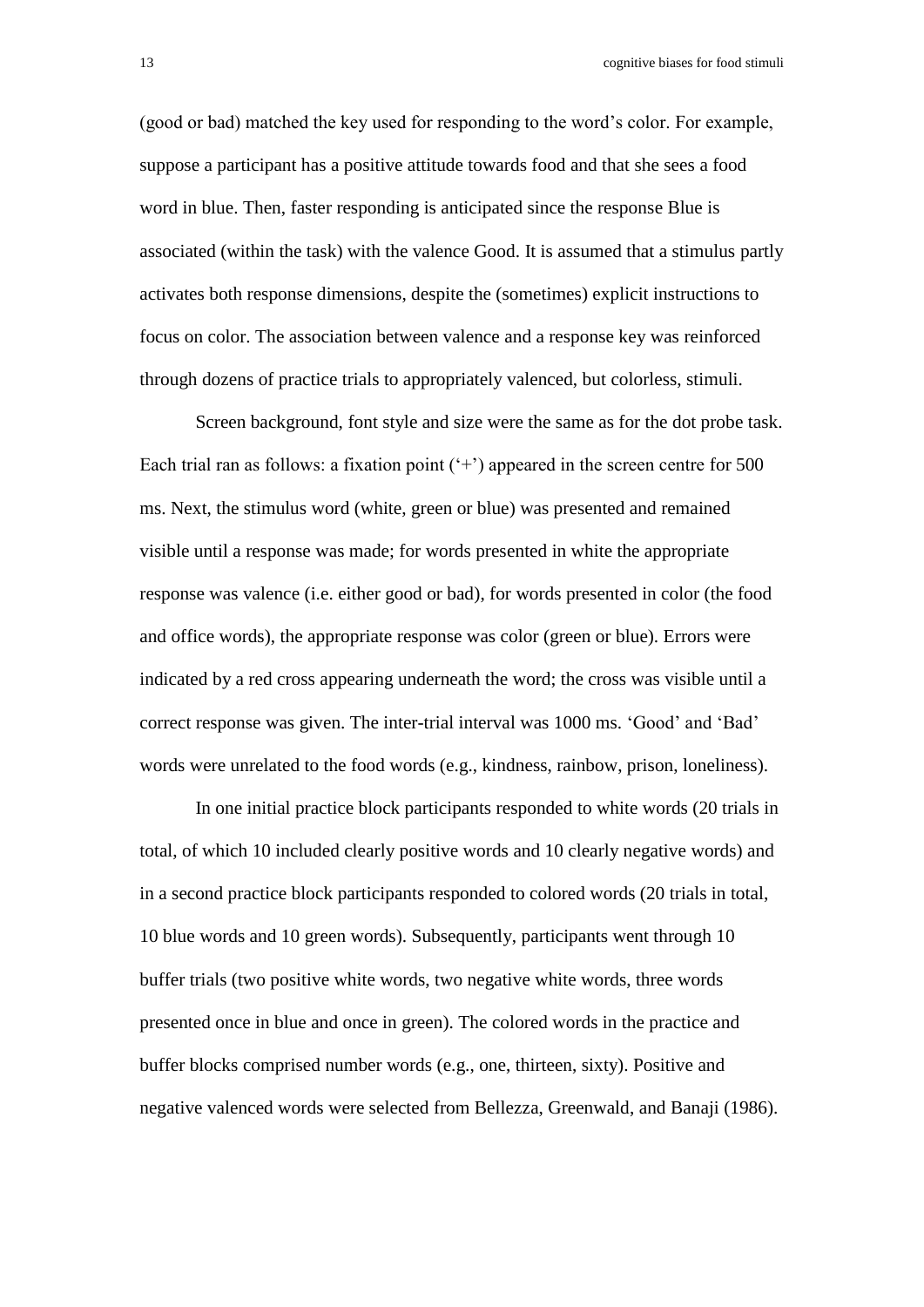The two experimental blocks followed. Each consisted of 140 trials (randomly ordered), of which 40 were white words (20 positive and 20 negative, from Bellezza et al., 1986) and were presented once. The 20 food words (10 healthy and 10 unhealthy) and 20 office control words were presented once in each color (80 trials in total). Critical trials were those where the (colored) food words were paired with the 'good' key (faster response for positive attitude) and the 'bad' key (faster response for negative attitude). Two versions of the EAST were constructed. For one, the right hand response button was used to categorize positive words and the left hand button negative words (vice versa for the other version).

#### *Attitude towards food*

Participants indicated on a 7-point scale the extent to which they believed food was: enjoyable/ unenjoyable, pleasant/ unpleasant, satisfying/ unsatisfying, interesting/ boring. Higher scores indicated a more favorable attitude.

#### *Eating behavior measures.*

Participants had their weight and height measured (without shoes) for BMI. The DEBQ consists of 33 items, 13 of which assess emotional eating, 10 external eating, and 10 restrained eating. Each question was answered on a 5-point scale: never; rarely; sometimes; often; very often. DEBQ indices were computed as prescribed in van Strien et al. (1996). For all indices values ranged between one and five, with higher values indicating higher levels of restrained/ external/ emotional eating. The Grand (1968) hunger scale was used to assess hunger at the time of testing. Participants were asked how hungry they were at the time of testing and how much of their favourite food they could eat at that time. Responses were indicated using visual analogue scales anchored by 'not at all hungry' / 'extremely hungry' and 'none at all' / 'as much as I could get' respectively.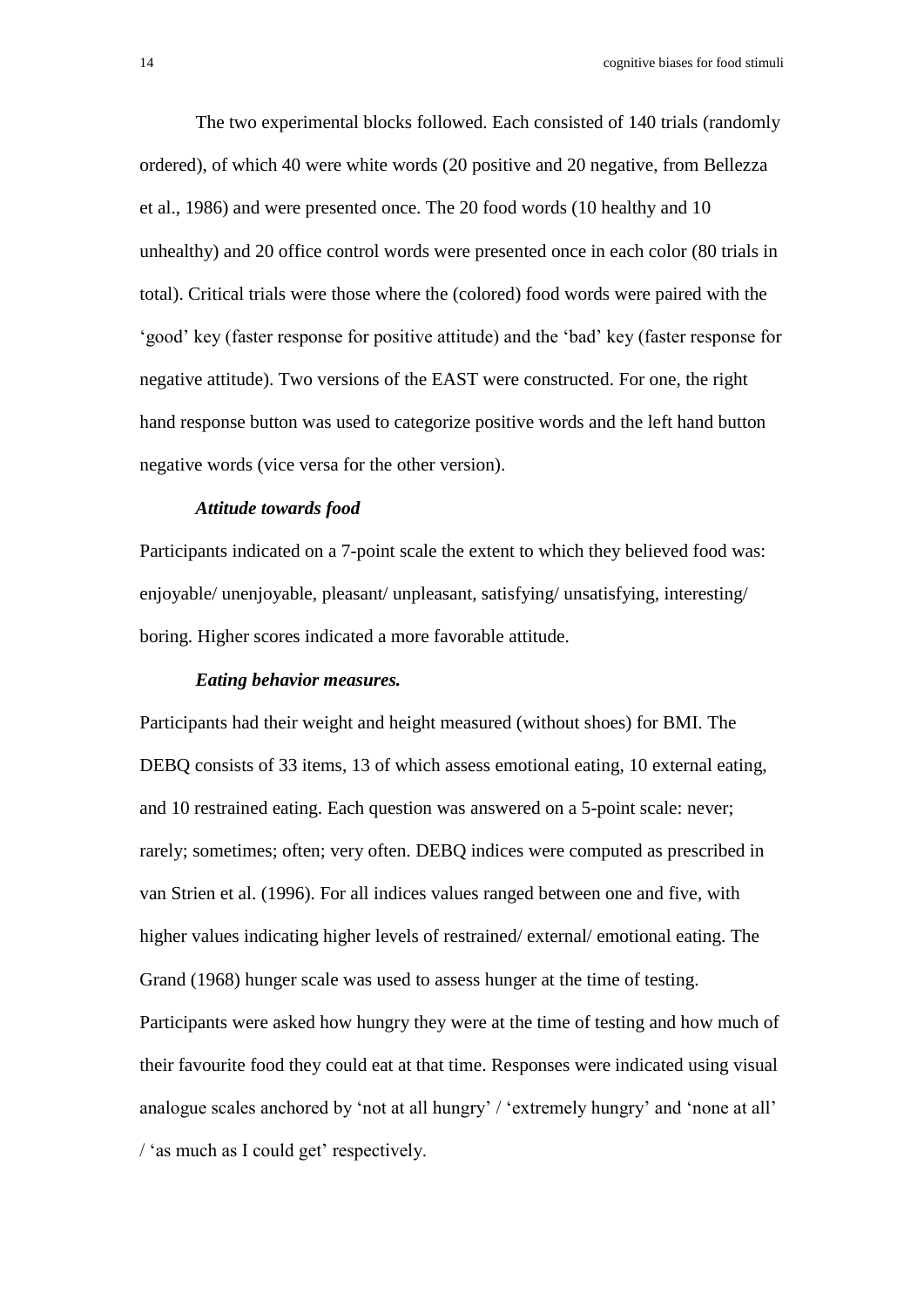#### *Other procedural details*

The dot probe and emotional Stroop were completed first, with order of completion being counterbalanced. The next task was the EAST, after which the recognition task followed. The recognition task was placed last, since each of the other cognitive measures could effectively count as additional exposure for the recognition task. The two attention tasks were first since Stroop interference has been shown to increase with prior exposure to the same or related words. Eating behavior measures were last.

Participants were tested individually. They were told that they would complete a number of tasks related to food preoccupation and consumption. After completion of the EAST, participants were given a 10-minute break, during which they were allowed to read magazines (none contained food or office articles/pictures). Subsequently, they completed the recognition task and the rest of the assessments.

#### **Preliminary analyses and computation of measures**

#### *General descriptives*

Of the 151 participants who took part in the study, 88 were female. The average age of the participants was 18.7 years (sd 0.78 years). Mean age was nearly identical for males and females.

#### *Data cleaning*

Outliers in reaction times were defined as any reaction time over 3.5 standard deviations in each reaction time variable. In other words, to compute, e.g., interference on the food Stroop task for a participant, her reaction times for the 80 food words would be averaged and subtracted from the average for the 80 neutral words. Repeating this procedure for each participant, we obtained 151 interference values. It is with respect to these values (and analogous values for the dot probe,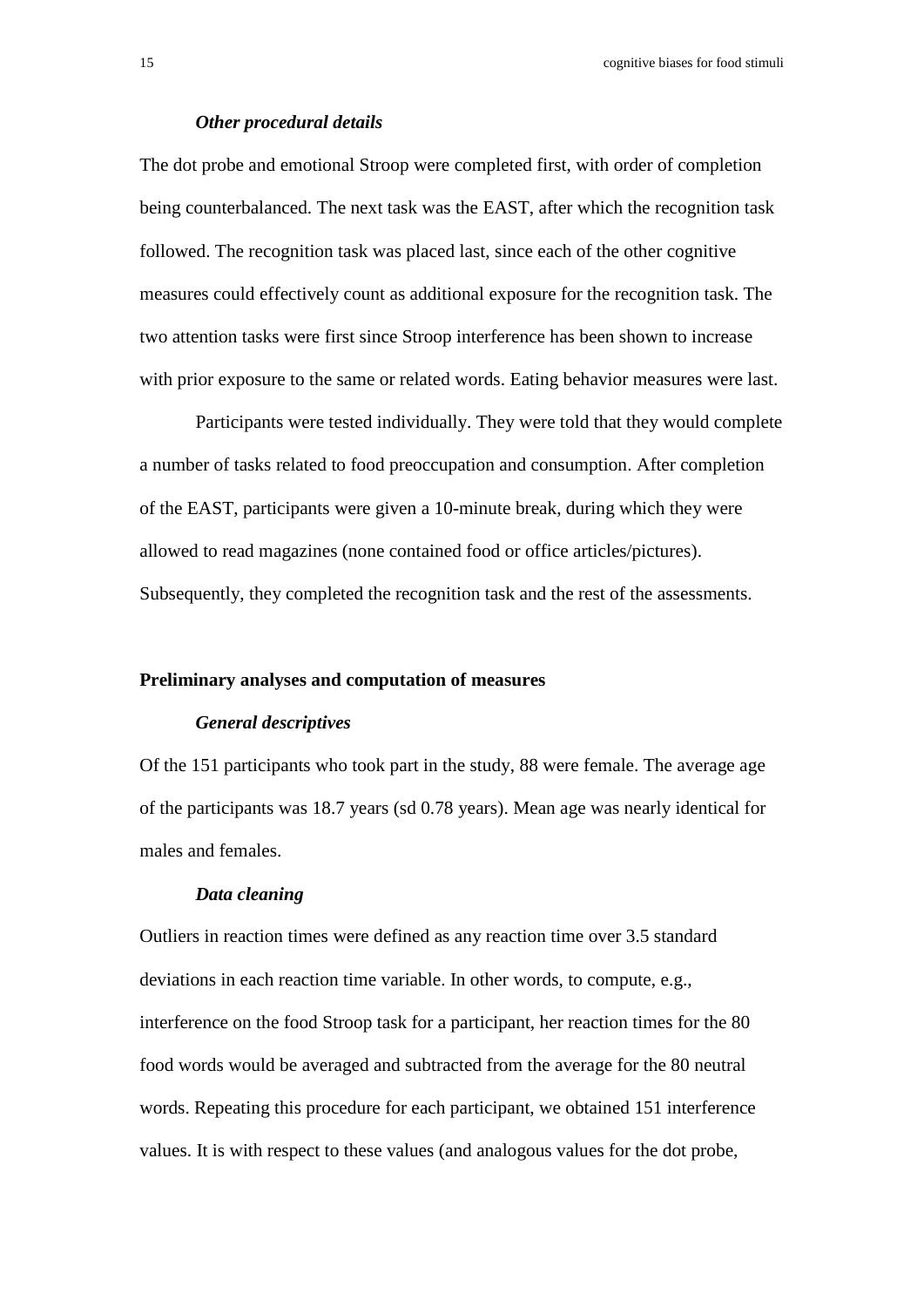EAST task etc.) that outliers were computed. Approximately 3% of the values in each variable were removed.

#### *Computing food Stroop scores*

For all the measures we computed scores for healthy and unhealthy foods separately, as well as an aggregate measure.

For each participant, we computed the difference between average reaction time for trials with healthy/ unhealthy food words minus average reaction time for trials with neutral words, to obtain a measure of healthy and unhealthy food interference respectively. Higher (more positive) scores indicated more attentional bias toward healthy or unhealthy foods. An aggregate food Stroop interference score was computed, by averaging the healthy and unhealthy interference scores.

#### *Computing dot probe scores*

An attentional bias score for healthy and unhealthy foods was computed by subtracting the mean response times for congruent trials from the mean response times for incongruent corresponding trials. For example, 'spinach' was paired with 'stapler'. For all spinach-stapler trials, we computed the difference between the average reaction time of the trials when the dot replaced stapler minus the average reaction time of the trials when the dot replaced spinach. Thus, positive scores indicated attention toward food cues respectively, with higher scores reflecting a stronger bias for food-related information. The healthy and unhealthy food indices were averaged to create an aggregate index of attentional bias toward food.

#### *Computing EAST scores*

EAST scores were computed for the healthy and unhealthy foods by subtracting the mean response time for trials with food words paired with the positive key from the mean response latency for food words paired with the negative key. Higher, positive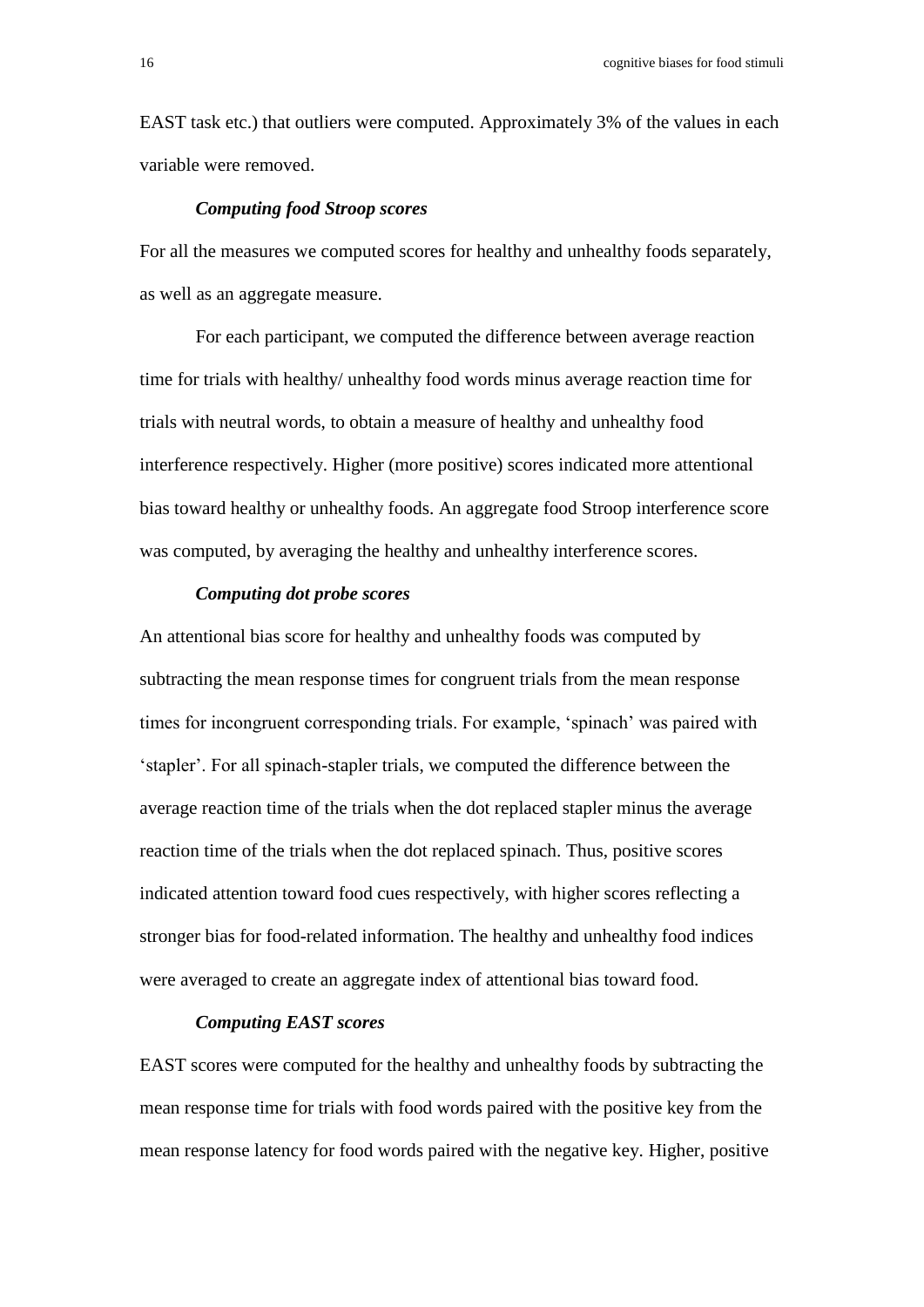scores reflected stronger, positive evaluation. Three EAST indices were computed, one for healthy foods, one for unhealthy ones, and an aggregate one.

A problem with the EAST scores computed in this way is that they do not take into account individual variation in a general propensity to consider things as 'good' or 'bad'. Such a general propensity would be evident in positive scores for office words, since such words are supposed to be emotionally neutral (this was confirmed via the valence ratings in the pilot study). Therefore, by analogy with how emotional Stroop scores are computed, we specified the healthy foods EAST measure as the difference between healthy foods EAST scores minus corresponding office words EAST scores, and so on for the unhealthy foods EAST measure and the aggregate foods EAST measure. (Recall that 10 office words were specifically matched to the 10 healthy words, and 10 different office words to the unhealthy ones.)

#### *Computing recognition scores*

The number of correctly identified previously seen words (true positives) and incorrectly identified unseen words (false positives) were counted, for the healthy (maximum of 10), unhealthy foods (maximum of 10), and all foods. A recognition score was computed as (true positives  $+10$  – false positives)/2, for the healthy and unhealthy food words; for all the food words the accuracy score was given by (true positives  $+ 20 -$  false positives)/ 2. By analogy with the way Stroop interference scores are specified, we computed a food memory bias as food word recognition accuracy minus office word recognition accuracy. Note that when computing the unhealthy and healthy word memory indices, we considered the recognition accuracy only for the office words matched to the respective unhealthy and healthy food words. Three memory bias variables were computed (healthy foods, unhealthy foods, aggregate). A positive, high memory bias indicates recognition of food words over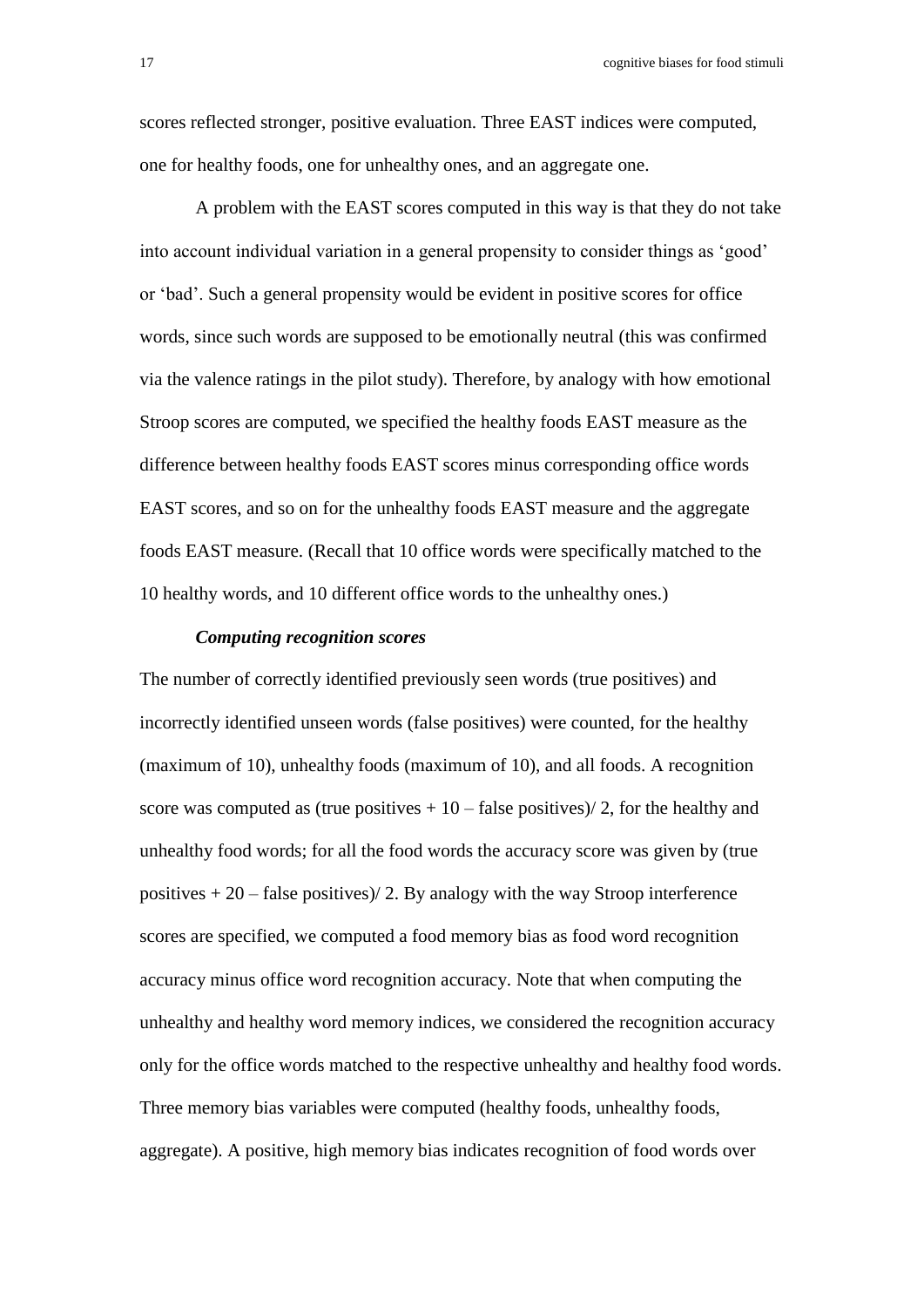and above the neutral ones. The maximum value for the healthy/ unhealthy memory bias variables is 10 (corresponding to perfect recognition of food words, no recognition accuracy of office words). The maximum value for the aggregate memory bias is 20. The range of the three memory bias variables was: -3 to 4 (healthy foods), - 2.5 to 4 (unhealthy foods), and -4 to 5.5 (aggregate; negative values indicate that the neutral words were remembered better). Thus, there are no concerns about ceiling values in the recognition task.

#### *Computing scores for attitude towards food*

Each participant provided four answers to indicate his/her attitudes towards food, such that higher numerical values indicated a more positive attitude. We created a single index of attitude towards food by averaging the answers to the four questions.

#### *Computing the indices of eating behavior*

BMI is computed as the weight of an individual in Kg, divided by his height in  $m^2$ . The DEBQ allows the computation of three indices (external, restraint, and emotional eating), which vary between 1 and 5. The answers to the two 'hunger' questions were coded onto a 0 to 10 scale and correlated highly with each other  $(r = .641, p < .0005)$ . We combined these values into a single hunger index by averaging them.

#### **Results**

#### *Assessing eating behavior.*

We examined whether our participants demonstrated variability in their eating behavior. Figure 1 shows the distribution of BMI scores. Most of the participants are slightly underweight (BMI<20) or normal weight (20<BMI<25), but there were some overweight participants as well (BMI>25; note that Figures 1, 2, 3 include information about the mean and standard deviation of the corresponding variables).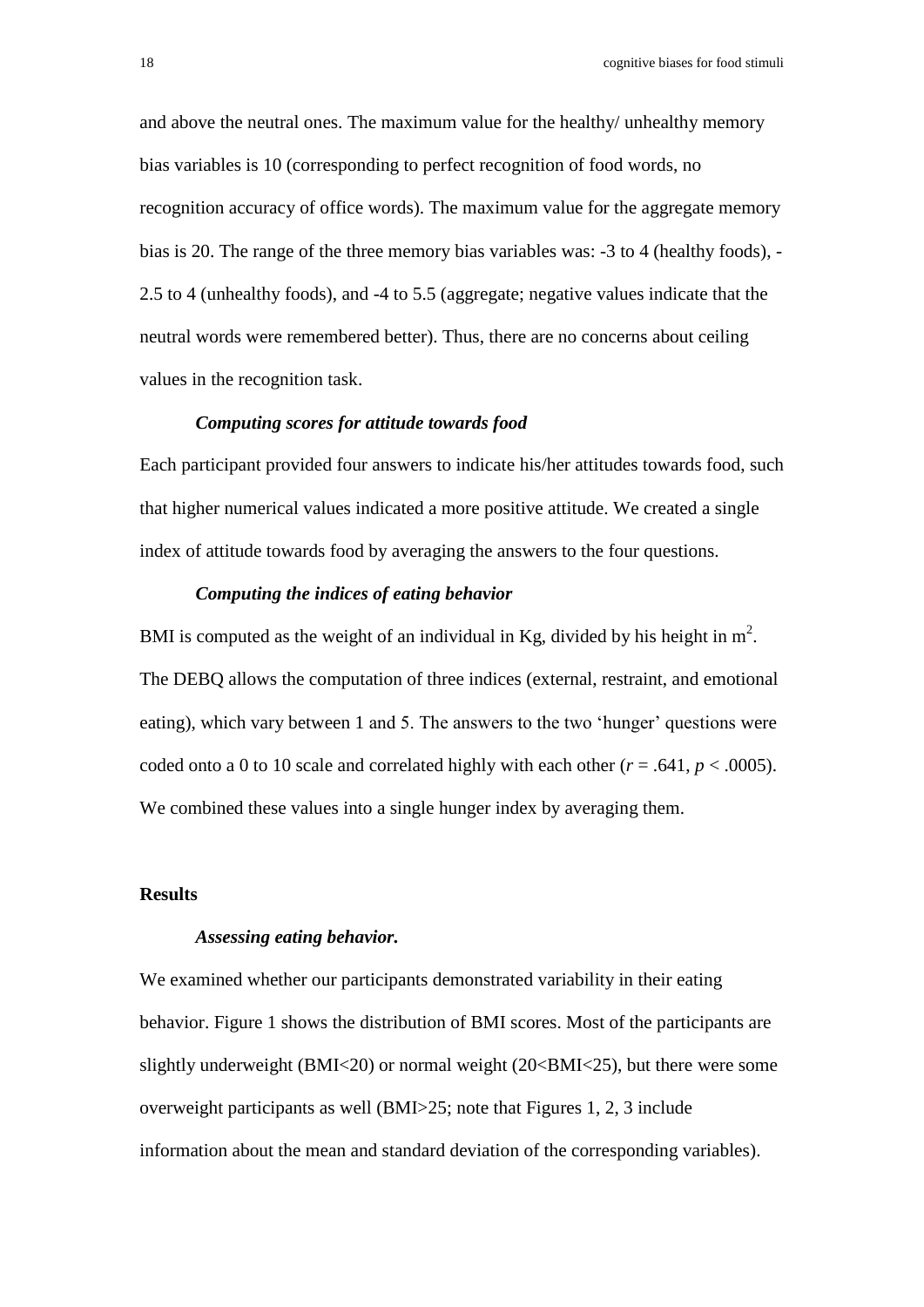Figure 2 shows that all DEBQ indices are roughly normally distributed and cover the available range of values (1 to 5). A similar conclusion is forthcoming from Figure 3, which shows the distribution of hunger scores. Overall, we examined five determinants of eating behavior and found variability in all five of them. Accordingly, there is no sense in which our participants were too uniform in their eating behavior to possibly confound a study of corresponding cognitive biases.

------------------------------Figures 1, 2, 3------------------------------

#### *Relation between cognitive measures*

We examined the relation between initial orientation dot probe, sustained attention dot probe, Stroop, memory biases, and attitude towards food. Tables 1, 2, and 3 present the correlation tables for the versions of the tasks with healthy words, unhealthy words, and all words together (note that the 'attitude towards food' measure does not have healthy/unhealthy versions). The overwhelming impression is that there is very little relation between the cognitive measures. The majority of correlations are not only not significant, but they are very close to zero as well. The handful of correlations that are significant (two out of 45) should be approached with caution, since, given the number of associations we examined, some might be significant simply by chance.

-------------------------------Tables 1, 2, 3, 4--------------------------------

We next examined the possible moderating influence of gender and the DEBQ indices (cf. O'Connor et al., 2008). It is possible that relations between cognitive biases for food stimuli are evidenced only for high emotional/external/restrained eaters. We trichotomized each of the DEBQ variables into three groups (low, medium, high), so that approximately the same number of cases were assigned to each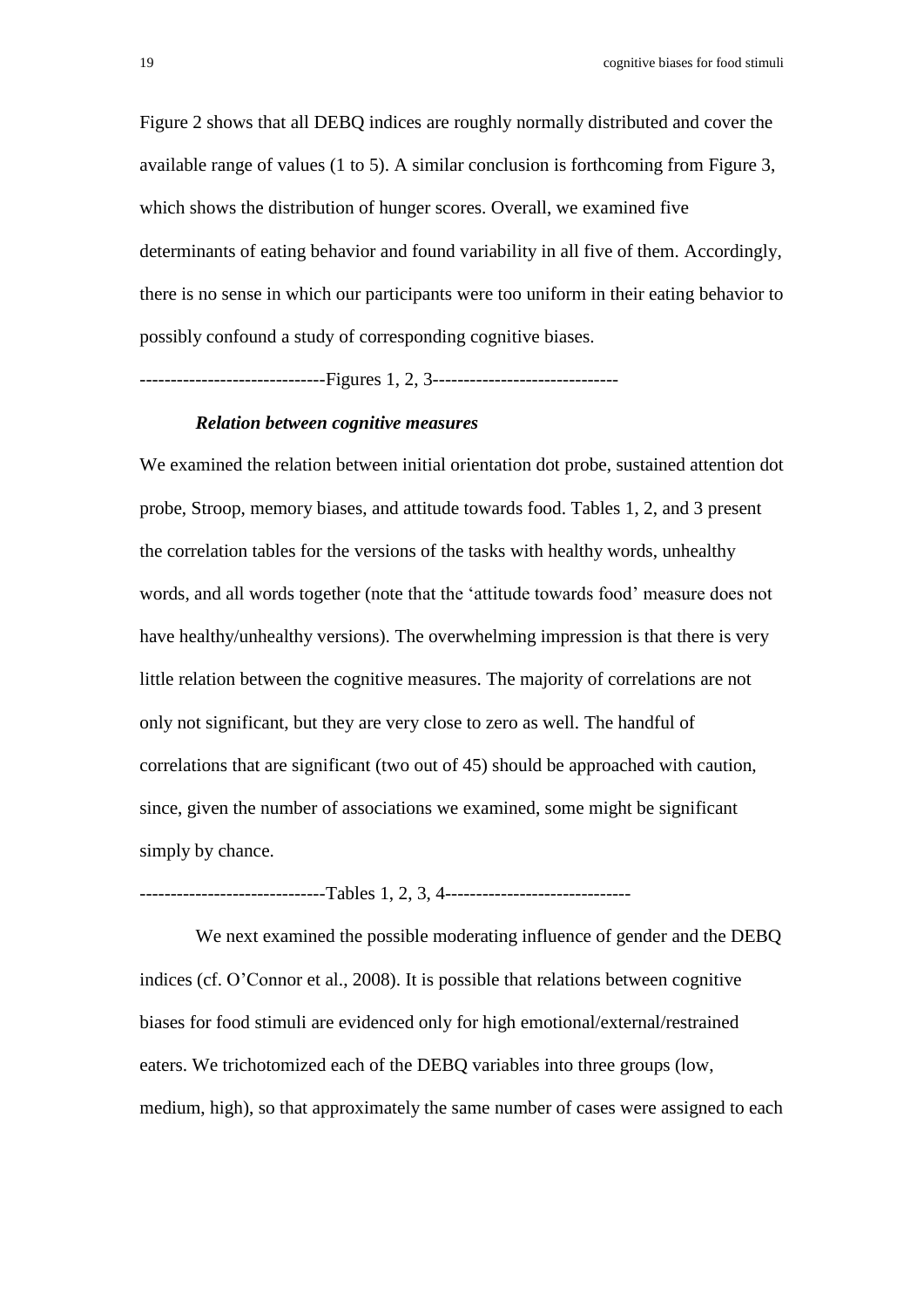group. We then examined the relation between the cognitive measures only for the participants in the 'high' subset of each index. The results are shown in Table 4.

Finally, we examined the extent to which the healthy and unhealthy versions of each task correlated with each other. Everything else being equal, we would expect such correlations, so that their presence (or not) would be somewhat suggestive of the validity of the study. There was a correlation between the healthy and unhealthy initial dot probe tasks ( $r = .375$ ,  $p < .0005$ ), the sustained dot probe tasks ( $r = .211$ ,  $p$  $= .011$ ), the Stroop tasks ( $r = .609$ ,  $p < .0005$ ), and the recognition tasks ( $r = .243$ ,  $p =$ .003).

#### **Discussion**

We set out to examine the relation between different measures of cognitive bias related to food information. We included two measures of attention (Stroop, dot probe), a measure of implicit cognition (EAST), a memory measure (a recognition task), and a measure of explicit attitudes. There is a very strong expectation in the literature that these measures would highly correlate with each other. The overall conclusion of our study is that this expectation is wrong; it cannot be assumed that different cognitive bias measures correspond to the same psychological process. Note again that this conclusion applies to cognitive biases related to food stimuli only.

In defense of our conclusion, note first that our sample was approximately 150 participants, exceeding the sample size of many studies on cognitive biases. Even if a relation between cognitive biases could be established with more participants, it is arguable as to how valuable such a relation would be. Second, it is possible that our results were simply too noisy to enable us to identify significant correlations between the cognitive measures. However, this is unlikely to be true, since we did discover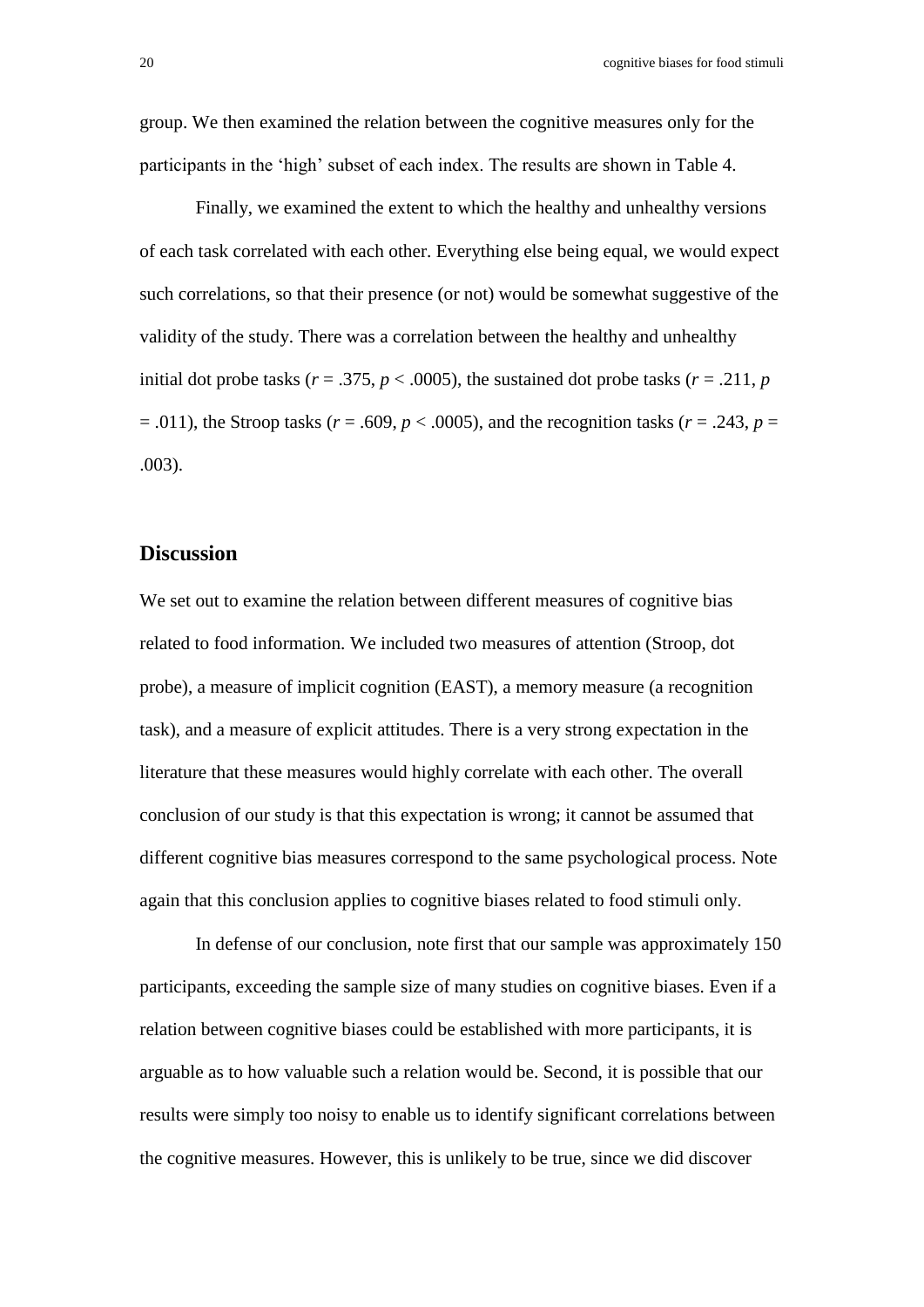several, expected significant correlations (e.g., between the versions of the tasks with healthy and unhealthy words). Third, in analyses we report elsewhere, we did identify expected correlations between cognitive biases and DEBQ indices and BMI and DEBQ indices (cf. Tapper et al., in press); such results also argue against a concern that our data was too noisy to allow an observation of associations between the different cognitive bias measures. Finally, we checked that our population sample displayed considerable variability in terms of their eating behavior. If our participants were too uniform, there would have been no variability in the cognitive measures as well—under such circumstances, we would also have found no relation between the cognitive measures, but not for any interesting reason.

Prescriptively, the measure that appears to have led to the most significant correlations is the dot probe. Moreover, we obtained more significant correlations by considering the healthy versions of the cognitive tasks separately from the unhealthy versions. Accordingly, it appears appropriate to consider healthy food and unhealthy food versions of cognitive tasks separately. Finally, the DEBQ provided a very useful characterization of individual differences in our sample, and it allowed the identification of a range of relations between the cognitive bias measures, not evident otherwise. Specifically, for several subsets of our participants, there was a relation between the initial dot probe and the EAST, and sustained dot probe and the EAST. Why dot probe results correlated primarily with the EAST is an intriguing issue which requires further research. Moreover, there were some significant correlations with Stroop interference and the initial dot probe. This is also an interesting finding, which offers the promise to resolve the debate of what is the exact cognitive process responsible for emotional Stroop interference (cf. Cox et al., 2007, Field, 2006).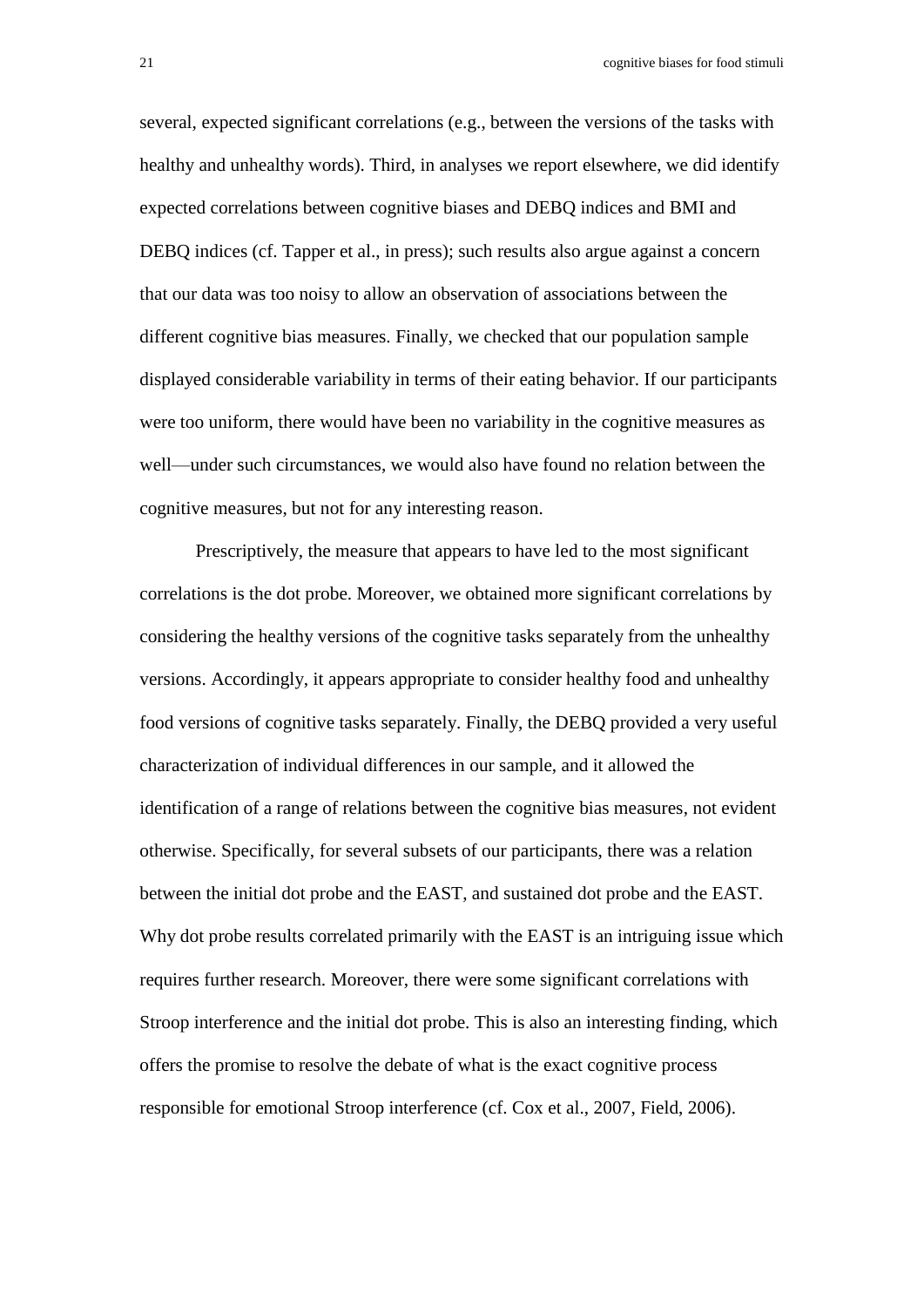In sum, our comparative approach has challenged a widespread assumption in the study of cognitive biases for food-related stimuli and has led to some intriguing questions for further research. We hope that in future studies we might be able to extend these analyses with other relevant types of behavior, such as alcohol abuse.

### **Acknowledgements**

This research was partly supported from grant ReF05/1/010 from the Wales Office of Research and Development (WORD). We would like to thank Miles Cox, Dora Duka, Javad Fadardi, Bob Rafal, and Michelle Taylor for their helpful suggestions.

### **References**

- Bellezza, F. S., Greenwald, A. G., & Banaji, M. R. (1986), Words high and low in pleasantness as rated by male and female college students. *Behavior Research Methods, Instruments, and Computers*, *18*, 299-303.
- Boon, B., Vogelzang, L. & Jansen, A. (2000). Do restrained eaters show attention toward or away from food, shape and weight stimuli? *European Eating Disorders Review*, *8*, 51-58.
- Boyer, M., & Dickerson, M. (2003). Attentional bias and addictive behaviour: Automaticity in a gambling-specific modified Stroop task. *Addiction, 98*(1), 61- 70.
- Brunstrom, J. M., Rogers, P. J., Pothos, E. M., Calitri, R., & Tapper, K. (in press). Estimating everyday portion size using a 'method of constant stimuli': In a student sample, portion size is predicted by gender, dietary behaviour, and hunger, but not BMI. *Appetite*.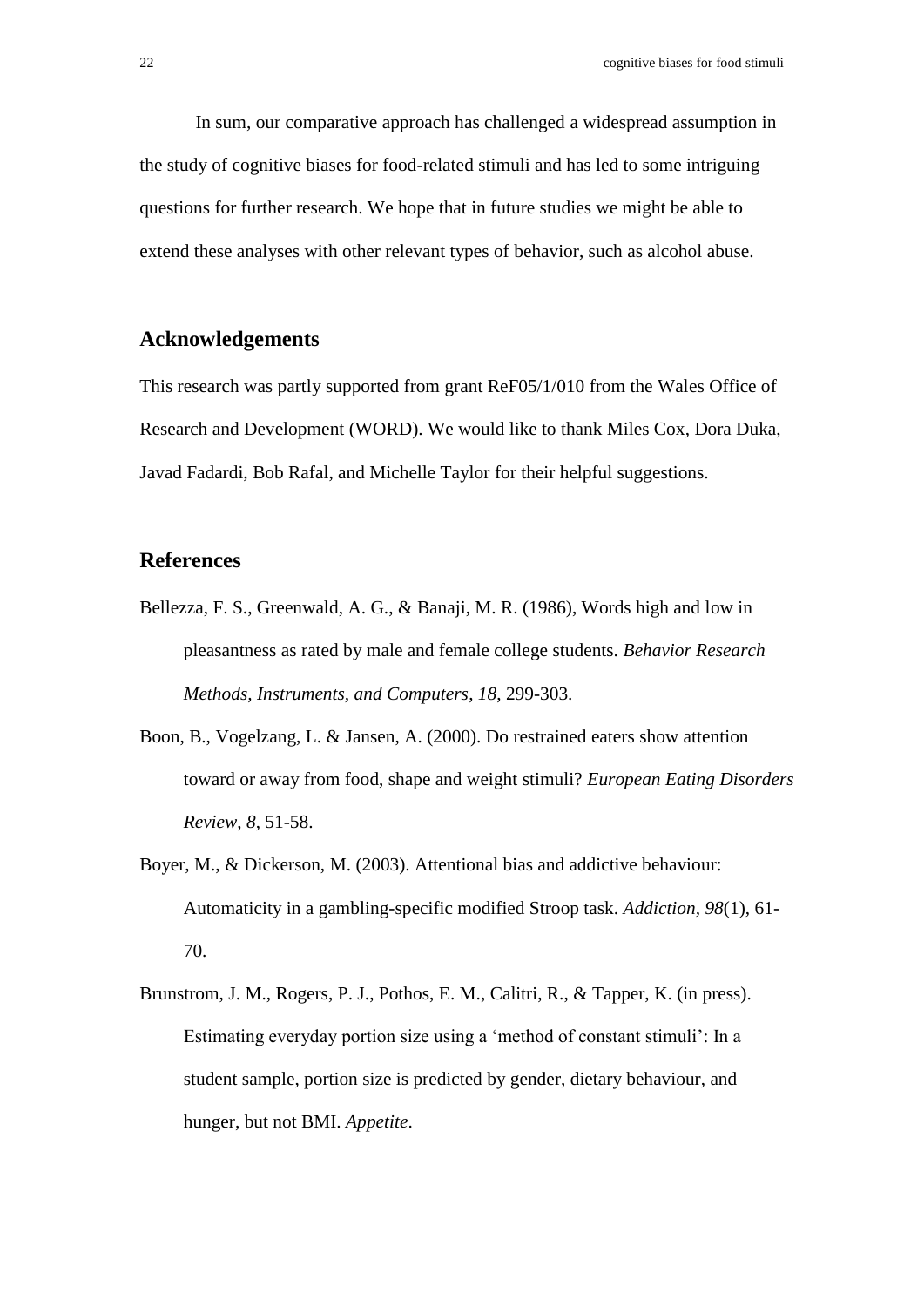- Cox, W. M., & Klinger, E. (2004). A motivational model of alcohol use: Determinants of use and change. In W. M. Cox & E. Klinger (Eds.), *Handbook of motivational counseling: Concepts, approaches, and assessment* (pp. 121-138). Chichester, United Kingdom: Wiley.
- Cox, W. M., Fadardi, J. S., & Pothos, E. M. (2006). The addiction-Stroop test: Theoretical considerations and procedural recommendations, *Psychological Bulletin*, *132*, 443-476.
- Cox, W. M., Pothos, E. M., & Hosier, S. G. (2007). Cognitive-Motivational Predictors of Excessive Drinkers' Success in Changing. *Psychopharmacology*, *192*, 499-510
- Cox, W. M., Hogan, L. M., Kristian, M. R., & Race, J. H. (2002). Alcohol attentional bias as a predictor of alcohol abusers' treatment outcome. *Drug and Alcohol Dependence, 68*(3), 237-243.
- Craik, F.I.M., & Lockhart, R.S. (1972). Levels of processing. A framework for memory research. *Journal of Verbal Learning and Verbal Behavior*, *11*, 671-684.
- De Houwer, J. (2003). The extrinsic affective simon task. *Experimental Psychology*, *50*, 77-85.
- Drayna, D. (2005). Human taste genetics. *Annual Review of Genomics and Human Genetics*, *6*, 217-235.
- Duka, T. & Townshend, J. M. (2004). The priming effect of alcohol pre-load on attentional bias to alcohol-related stimuli. *Psychopharmacology*, *176*, 353-361.
- Egloff, B. & Hock, M. (2003). Assessing attention allocation toward threat-related stimuli: a comparison of the emotional Stroop task and the attentional probe task. *Personality and Individual Differences*, *35*, 475-483.
- Field, M. (2006). Attentional biases in drug abuse and addiction: cognitive mechanisms, causes, consequences, and implications. In: M. R. Munafo & I. P.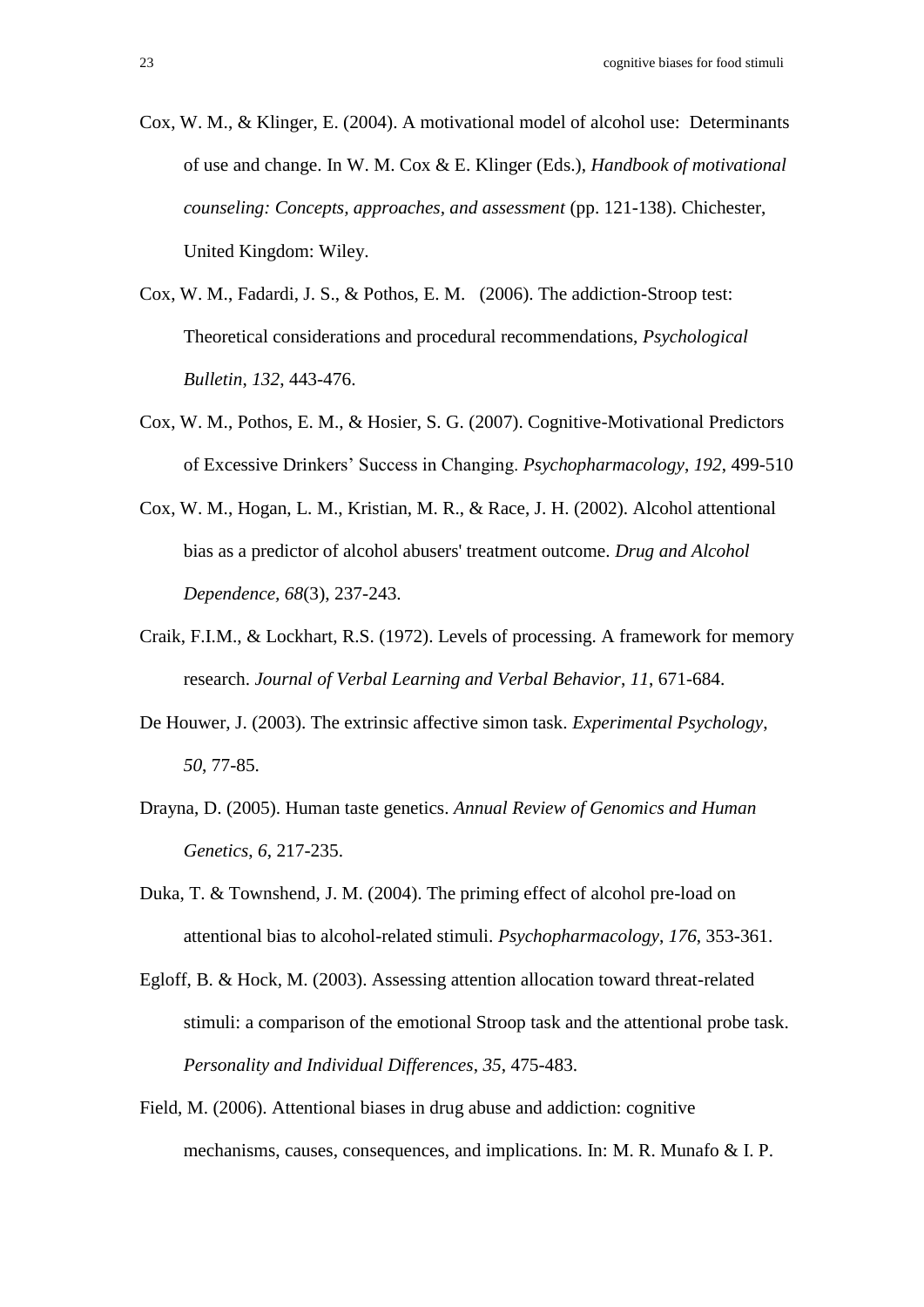Albery (Eds.), *Cognition and Addiction*. pp. 73- 99. Oxford University Press, Oxford.

- Field, M., Mogg, K., & Bradley, B. P. (2004). Eye movements to smoking-related cues: effects of nicotine deprivation. *Psychopharmacology*, *173*, 116-123.
- Francis, J.A, Stewart, S.H., & Hounsell, S. (1997). Dietary restraint and the selective processing of forbidden and nonforbidden food words. *Cognitive Therapy and Research*, *21*, 633-646.
- Franken, I.H.A. & Muris, P. (2005). Individual differences in reward sensitivity are related to food craving and relative body weight in healthy women. *Appetite*, *45*, 198-201.
- Franken, I. H., Kroon, L. Y., Wiers, R. W., & Jansen, A. (2000). Selective cognitive processing of drug cues in heroin dependence. *Journal of Psychopharmacology, 14*, 395-400.
- Green, M.W. & Rogers, P.J. (1993). Selective attention to food and body shape words in dieters and restrained nondieters. *International Journal of Eating Disorders*, *14*, 515-517.
- Hogarth, L. & Duka, T. (2006). Human nicotine conditioning requires explicit contingency knowledge: is addictive behaviour cognitively mediated? *Psychopharmacology*, *184*, 553-566.
- Hogarth, L., Dickinson, A., Hutton, S. B., Elbers, N., &Duka, T. (2006). Drug expectancy is necessary for stimulus control of human attention, instrumental drug-seeking behaviour and subjective pleasure. *Psychopharmacology*, *185*, 495- 504.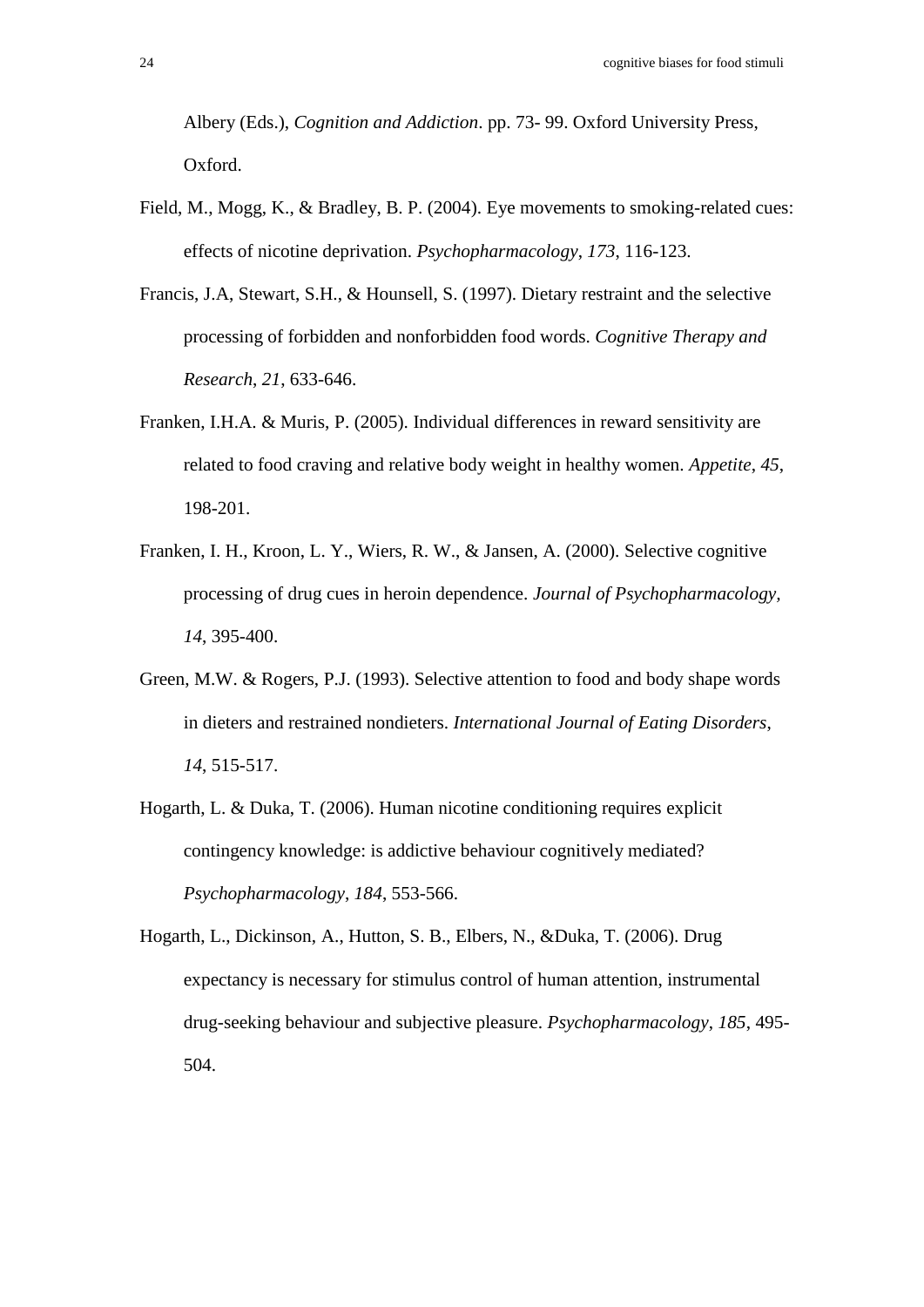Hogarth, L., Dickinson, A., Wright, A., Kouvaraki, M., & Duka, T. (2007a). The role of drug expectancy in the control of human drug seeking. *Journal of Experimental Psychology: Animal Behaviour Processes*, *33*, 484-496.

- Hogarth, L., Dickinson, A., Austin, A., Brown, C., & Duka, T. (2007b). Attention and expectation in human predictive learning: the role of uncertainly. *The Quarterly Journal of Experimental Psychology*.
- Johansson, L., Ghaderi, A., & Andersson, G. (2004). The role of sensitivity to external food cues in attentional allocation to food words on dot probe and Strop tasks. *Eating Behaviors*, *5*, 261-271.
- Jones, B. T. & Schulze, D. (2000). Alcohol-related words of positive affect are more accessible in social drinkers' memory than other words when sip-primed by alcohol. *Addiction Research, 8,* 221-232.
- Logan, G. D. (1998). What is learned during automatization? II. Obligatory encoding of spatial location. *Journal of Experimental Psychology: Human Perception and Performance*. *24*(6), 1720-1736.
- MacLeod, C., Mathews, A, & Tata, P. (1986). Attentional bias in emotional disorders. *Journal of Abnormal Psychology*, *95*, 15-20.
- MacLeod, C. M. (1991). Half a century of research on the Stroop effect: An integrative review. *Psychological Bulletin, 109*, 163-203.
- McKenna, F. P., & Sharma, D. (1995). Intrusive cognitions: an investigation of the emotional Stroop task. *Journal of Experimental Psychology: Learning, Memory, and Cognition*, *21*, 1595-1607.
- Mogg, K. & Bradley, B. P. (1998). A cognitive-motivational analysis of anxiety. *Behavior Research and Therapy*, *36*, 809-848.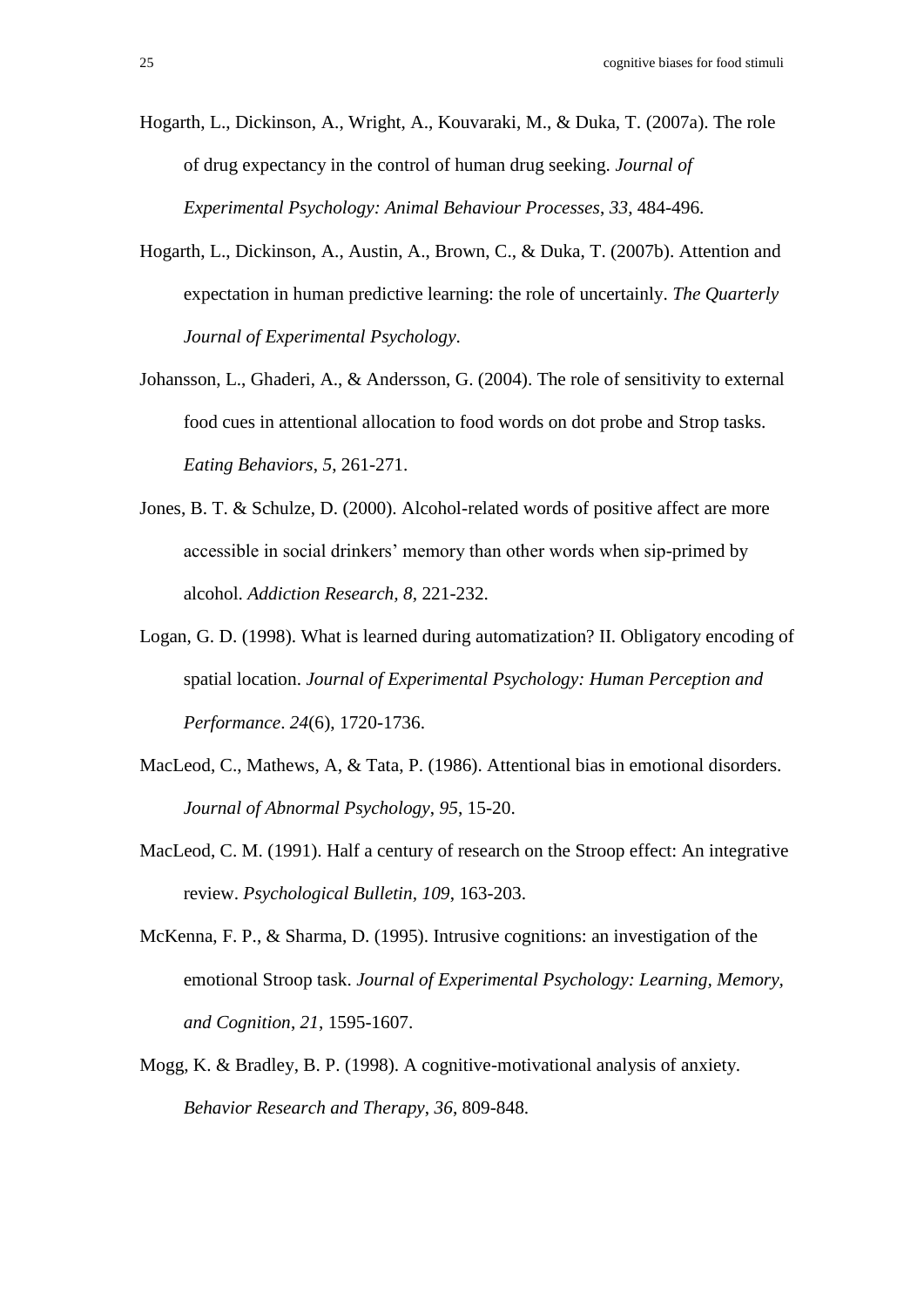- Mogg, K., Bradley, B., & Williams, R. (1995). Attentional bias in anxiety and depression: the role of awareness. *British Journal of Clinical Psychology*, *34*, 17- 36.
- Mogg, K., Bradley, B. P. , Hyare, H., & Lee, S. (1998). Selective attention to foodrelated stimuli in hunger; are attentional biases specific to emotional and psychopathological states, or are they also found in normal drive states? *Behavior Research and Therapy*, *36*, 227-237.
- Mogg, K., Bradley, B. P., Field, M., & De Houwer, J. (2003). Eye movements to smoking-related pictures in smokers: relationship between attentional biases and implicit and explicit measures of stimulus valence. *Addiction*, *98*, 825-836.
- Mogg, K., Bradley, B. P., Field, M., & De Houwer, J. (2003). Eye movements to smoking-related pictures in smokers: relationship between attentional biases and implicit and explicit measures of stimulus valence. *Addiction*, *98*. 825-836.
- Mogg, K., Field, M., & Bradley, B. P. (2005). Attentional and approach biases for smoking cues in smokers: an investigation of competing theoretical views of addiction. *Psychopharmacology*, *180*, 333-341.
- Mogg, K., Bradley, B. P., Field, M., & De Houwer, J. (2003). Eye movements to smoking-related pictures in smokers: relationship between attentional biases and implicit and explicit measures of stimulus valence. *Addiction*, *98*, 825-836.
- Nosek, B. A. (2005). Moderators of the relationship between implicit and explicit evaluation. *Journal of Experimental Psychology: General*, *134*, 565-584.
- O'Connor, D. B., Jones, F., Conner, M., McMillan, B., & Ferguson, E. (2008). Effects of daily hassles and eating style on eating behavior. *Health Psychology, 27*, 20, 31.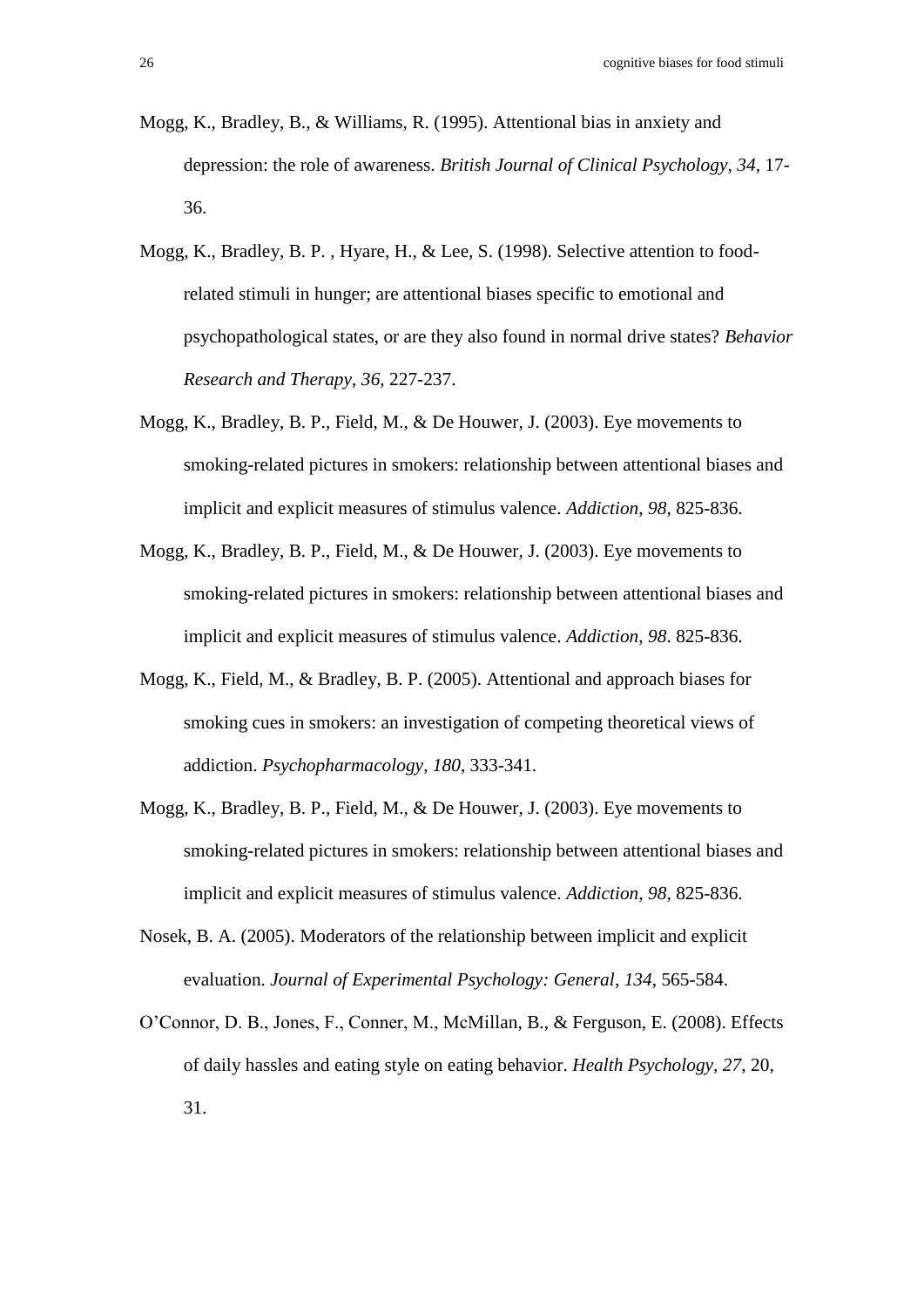- Overduin, J., Jansen, A., & Louwerse, E. (1995). Stroop interference and food intake. *International Journal of Eating Disorders*, *18*, 277-285.
- Palmeri, T. J. (1997). Exemplar similarity and the development of automaticity. *Journal of Experimental Psychology: Learning, Memory, and Cognition*, *23*, 324- 354.
- Pecina, S., Schulkin, J., & Berridge, K. C. (2006). Nucleus accumbens corticotropinreleasing factor increases cue-triggered motivation for sucrose reward: paradoxical positive incentive effects in stress? *BMC Biology*, *4*, 1-16.
- Peretti, C. S. (1998). Anxiété et troubles cognitifs [Anxiety and cognition disorders]. *Encephale*, *24*, 256-259.
- Posner, M. I., Rafal., R. D., Choate, L., & Vaughn, J. (1985). Inhibition of return: neural basis and function. *Cognitive Neuropsychology*, *2*, 211-228.
- Pothos, E. M. (2007). Theories of Artificial Grammar Learning. *Psychological Bulletin*, *133*, 227-244.
- Pothos, E. M., & Cox, W. M. (2002). Cognitive bias for alcohol-related information in inferential processes. *Drug and Alcohol Dependence*, *66*, 235-241.
- Rafal, R., Davies, J., & Lauder, J. (2006). Inhibitory tagging at subsequently fixated locations: Generation of "inhibition of return" without saccade inhibition. *Visual Cognition*, *13*, 308-323.
- Rather, B. C., Goldman, M. S., Roehrich, L., Brannick, M. (1992). Empirical modeling of an alcohol expectancy memory network using multidimensional scaling. *Journal of Abnormal Psychology*, *101*, 173-183.
- Robinson, T. E. & Berridge, K. C. (1993). The neural basis of craving: An incentivesensitization theory of addiction. *Brain Research Reviews, 18*, 247-291.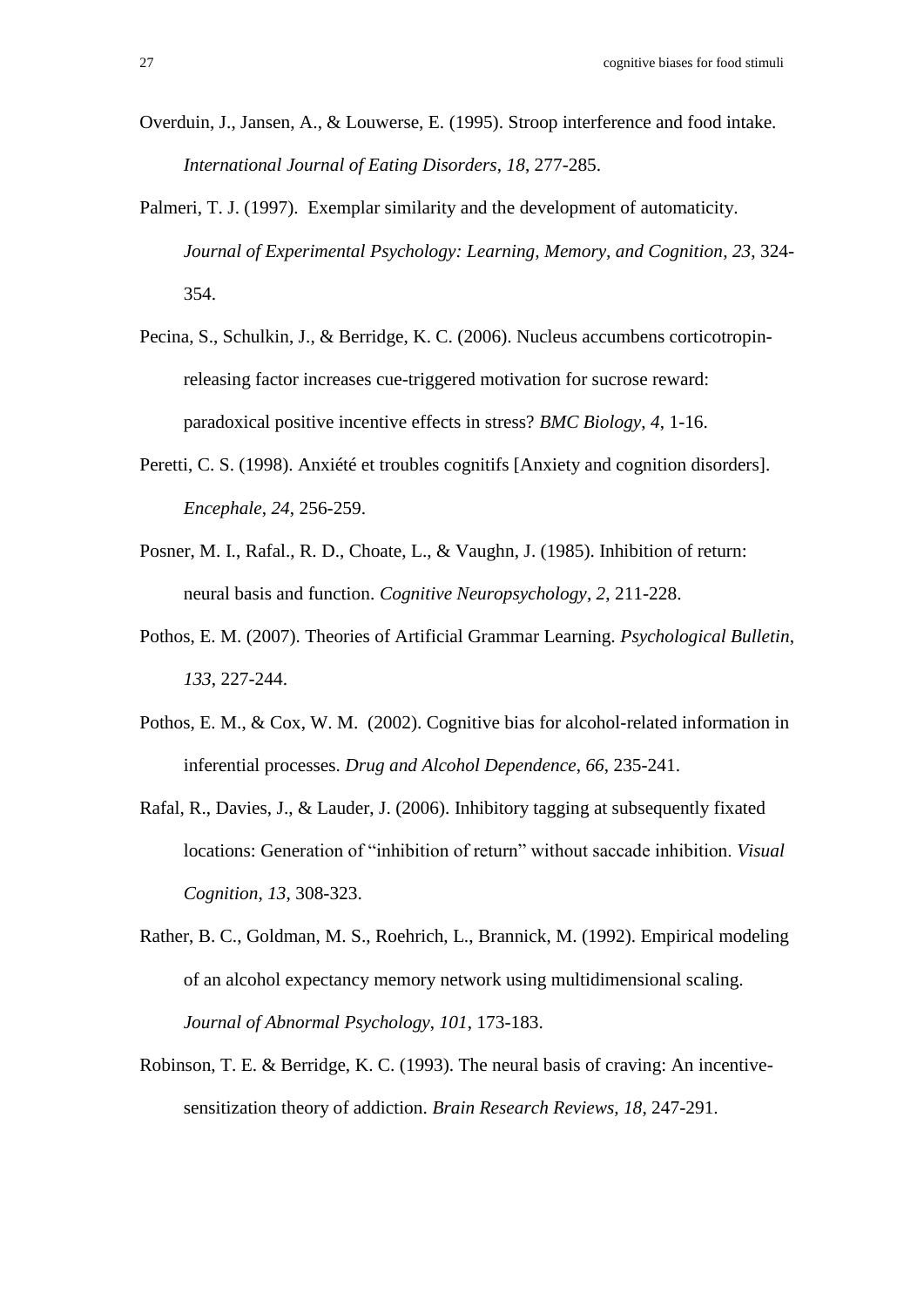- Stacy, A. W. (1997). Memory activation and expectancy as prospective predictors of alcohol and marijuana use. *Journal of Abnormal Psychology*, *106,* 61-73.
- Stetter, F., Ackerman, C., Bizer, A., Straube, E. R., & Mann, K. (1995). Effects of disease-related cues in alcoholic inpatients: Results of a controlled "alcohol Stroop" study. *Alcoholism: Clinical and Experimental Research*, *19*, 593-599.
- Tapper, K., Pothos, E. M., Fadardi, J. S., & Ziori, E. (in press). Restraint, disinhibition and food-related processing bias. *Appetite*.
- Tiffany, S. T. (1990). A cognitive model of drug urges and drug-use behavior: Role of automatic and nonautomatic processes. *Psychological Review*, *97*, 147-168.
- Tipper, S. P. (1985). The Negative Priming Effect :Inhibitory Priming by Ignored Objects. *The Quarterly Journal of Experimental Psychology*, *37A*, 571-590.
- Tipper, S. P. & Cranston, M. (1985). Selective attention and priming: Inhibitory and facilitatory effects of ignored primes. *The Quarterly Journal of Experimental Psychology*, *37A*, 591-611.
- Tzelgov, J. (1997). Specifying the relations between automaticity and conscious: A theoretical note. *Consciousness and Cognition*, *6*, 441-451.
- Van Strien T. (1997). The concurrent validity of a classification of dieters with low versus high susceptibility toward failure of restraint. *Addictive Behaviors*, *22*, 587-597.
- Van Strien, T., Frijters, J.E.R., Bergers, G.P.A. & Defares, P.B. (1986). The Dutch Eating Behavior Questionnaire (DEBQ) for assessment of restrained, emotional and external eating behavior. *International Journal of Eating Disorders*, *5*, 295- 315.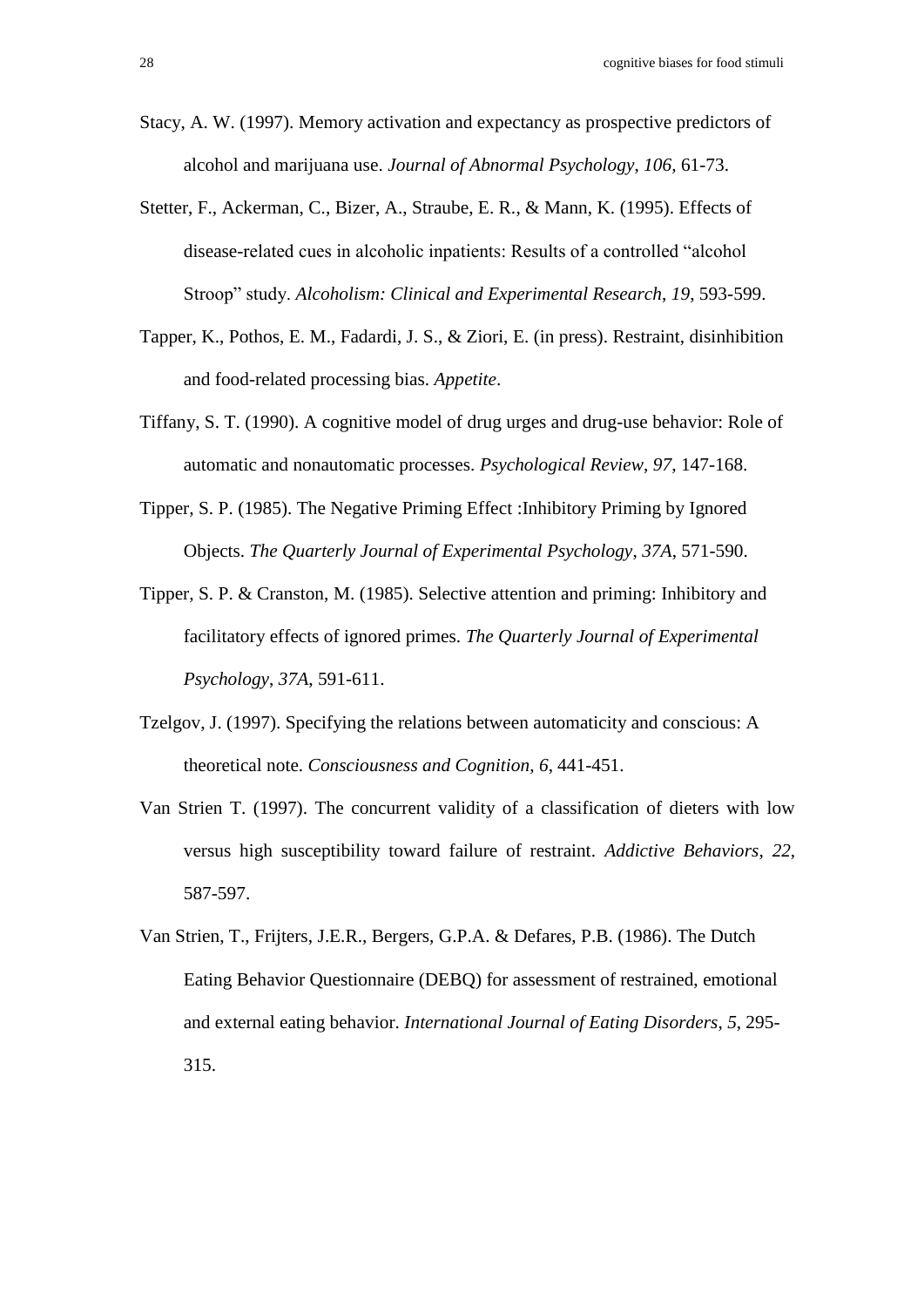- Waters, H., & Green, M. W. (2003). A demonstration of attentional bias, using a novel dual task paradigm, towards clinically salient material in recovering alcohol abuse patients? *Psychological Medicine*, *33*, 491-498.
- Wiers, R. W., Cox, W. M., Field, M., Fadardi, J. S., Palfai, T. P., Schoenmakers, T., & Stacy, A. W. (2006). The search for new ways to change alcohol-related cognitions in heavy drinkers. *Alcoholism: Clinical and Experimental Research*, *30*, 320-331.
- Williams, J. M. G., Mathews, A., & MacLeod, C. (1996). The emotional Stroop task and psychopathology. *Psychological Bulletin*, *120*, 3-24.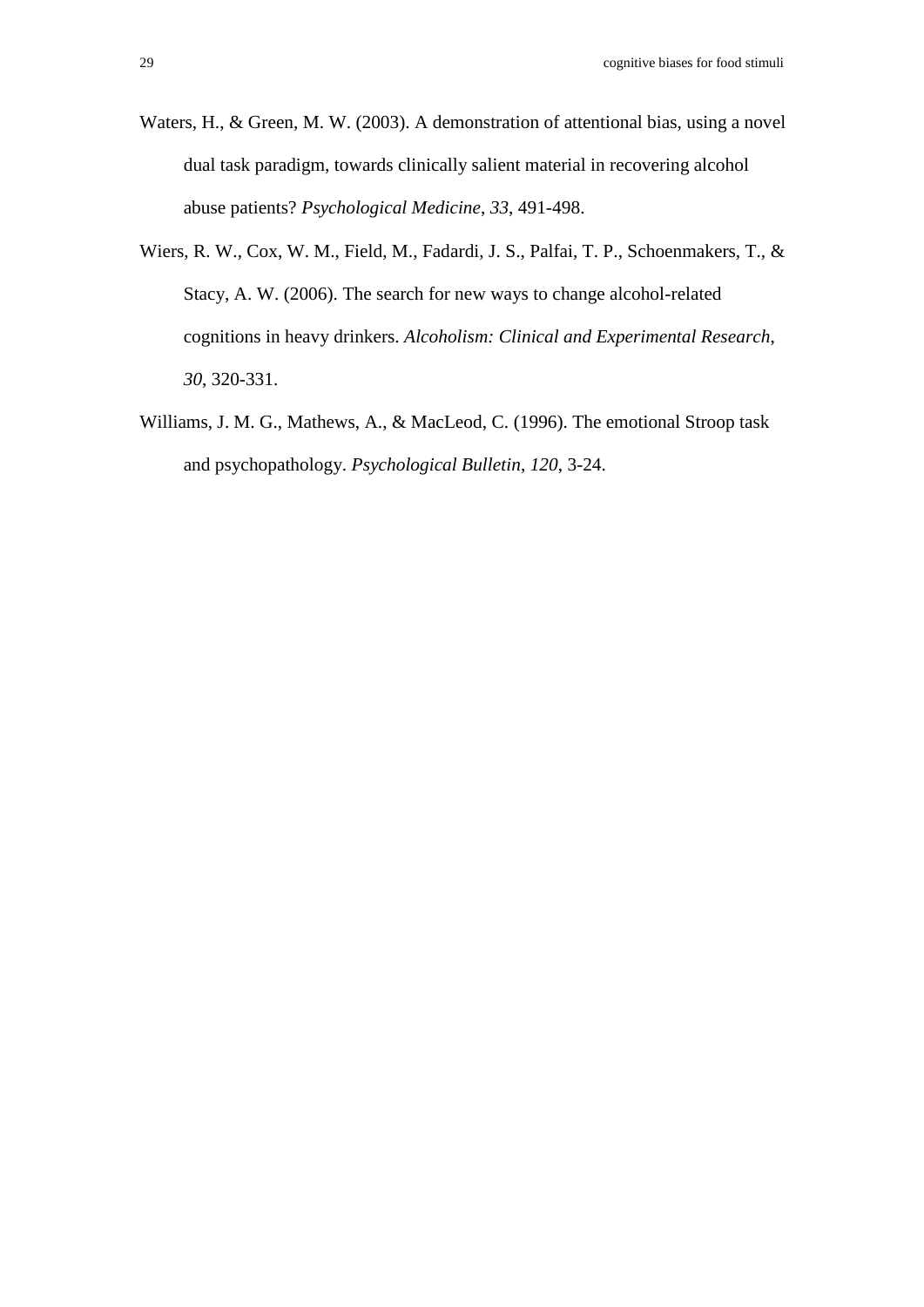## **Appendix 1**

The words used in the cognitive measures (Stroop, dot probe, EAST, and the recognition task). Category H indicates an intended healthy food and U an intended unhealthy one. Office words had to be matched both as a group and individually to the food words.

| Category     | <b>Food Words</b> | <b>Control (Office) Words</b> |
|--------------|-------------------|-------------------------------|
| $\mathbf H$  | Spinach           | Stapler                       |
| $\bf H$      | Apples            | Pencil                        |
| H            | Salad             | Paper                         |
| $\bf H$      | Lentils           | Scanner                       |
| $\bf H$      | Vegetables        | Calculator                    |
| $\bf H$      | Fish              | Lamp                          |
| H            | Carrot            | Webcam                        |
| $\bf H$      | Peas              | Pins                          |
| H            | <b>Broccoli</b>   | Calendar                      |
| H            | Grapes            | <b>Stamps</b>                 |
| U            | Cake              | Desk                          |
| U            | Sugar             | Ruler                         |
| U            | Doughnut          | <b>Scissors</b>               |
| U            | Hamburger         | Envelopes                     |
| U            | Chips             | Files                         |
| U            | Caramel           | Monitor                       |
| U            | Crisps            | <b>Blinds</b>                 |
| U            | Kebab             | Memos                         |
| $\mathbf{U}$ | Pizza             | Table                         |
| U            | Cream             | <b>Books</b>                  |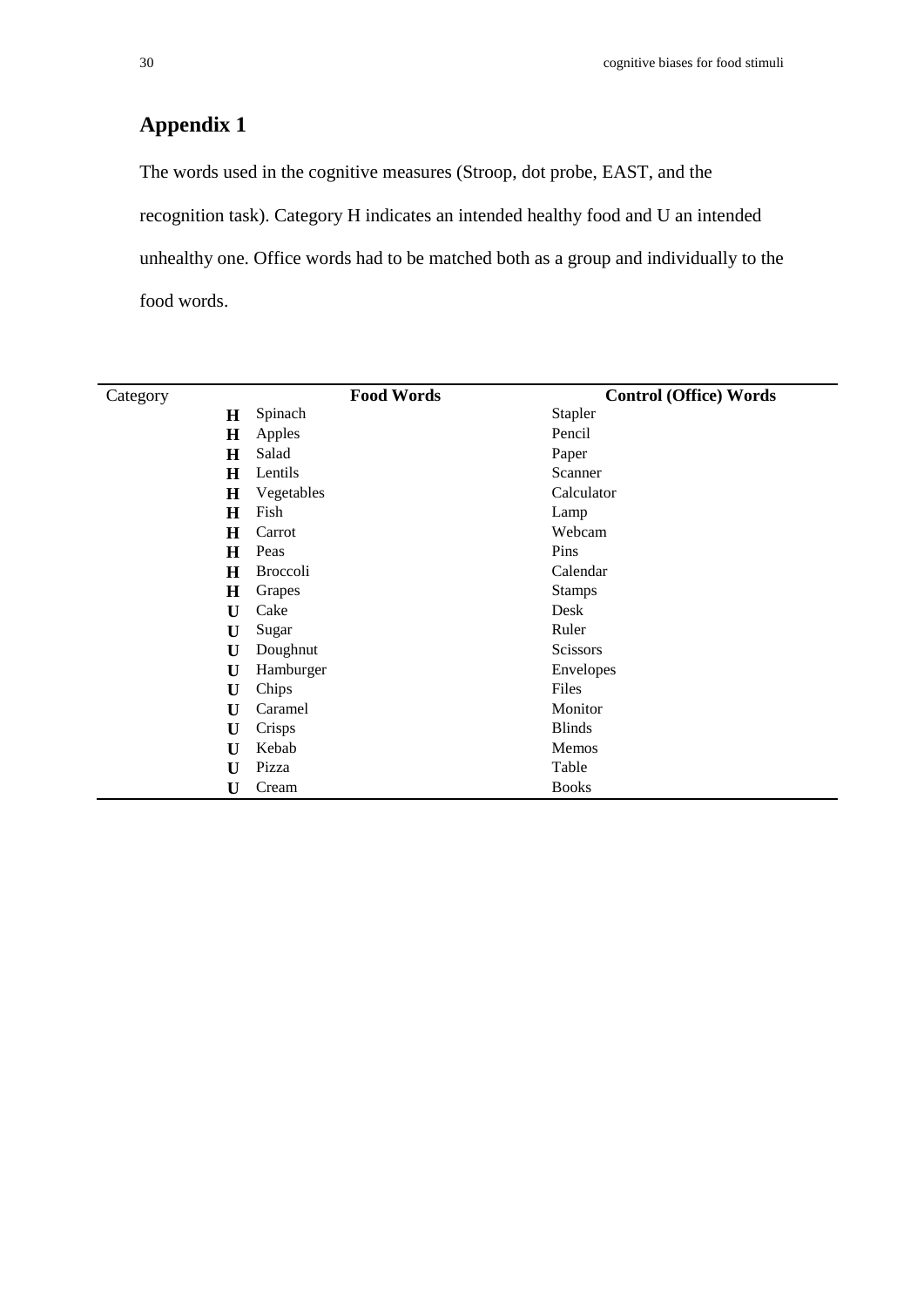## **Tables**

Tables 1. The relationship between different measures of cognitive bias, for the healthy versions of each task. All correlations are marked as either at the .05 level (\*) or at the .01 level or better (\*\*).

|                       | Dot probe | Dot probe   | Stroop  | <b>EAST</b> | Recognition Attitudes |         |
|-----------------------|-----------|-------------|---------|-------------|-----------------------|---------|
|                       | (initial) | (sustained) |         |             |                       |         |
| Dot probe (initial)   |           | .046        | .07     | $-.20*$     | $-.08$                | .07     |
| Dot probe (sustained) |           |             | $-.071$ | $\theta$    | .064                  | .04     |
| Stoop                 |           |             |         | .043        | $\theta$              | .05     |
| <b>EAST</b>           |           |             |         |             | $-.033$               | $-.048$ |
| Recognition           |           |             |         |             |                       | .002    |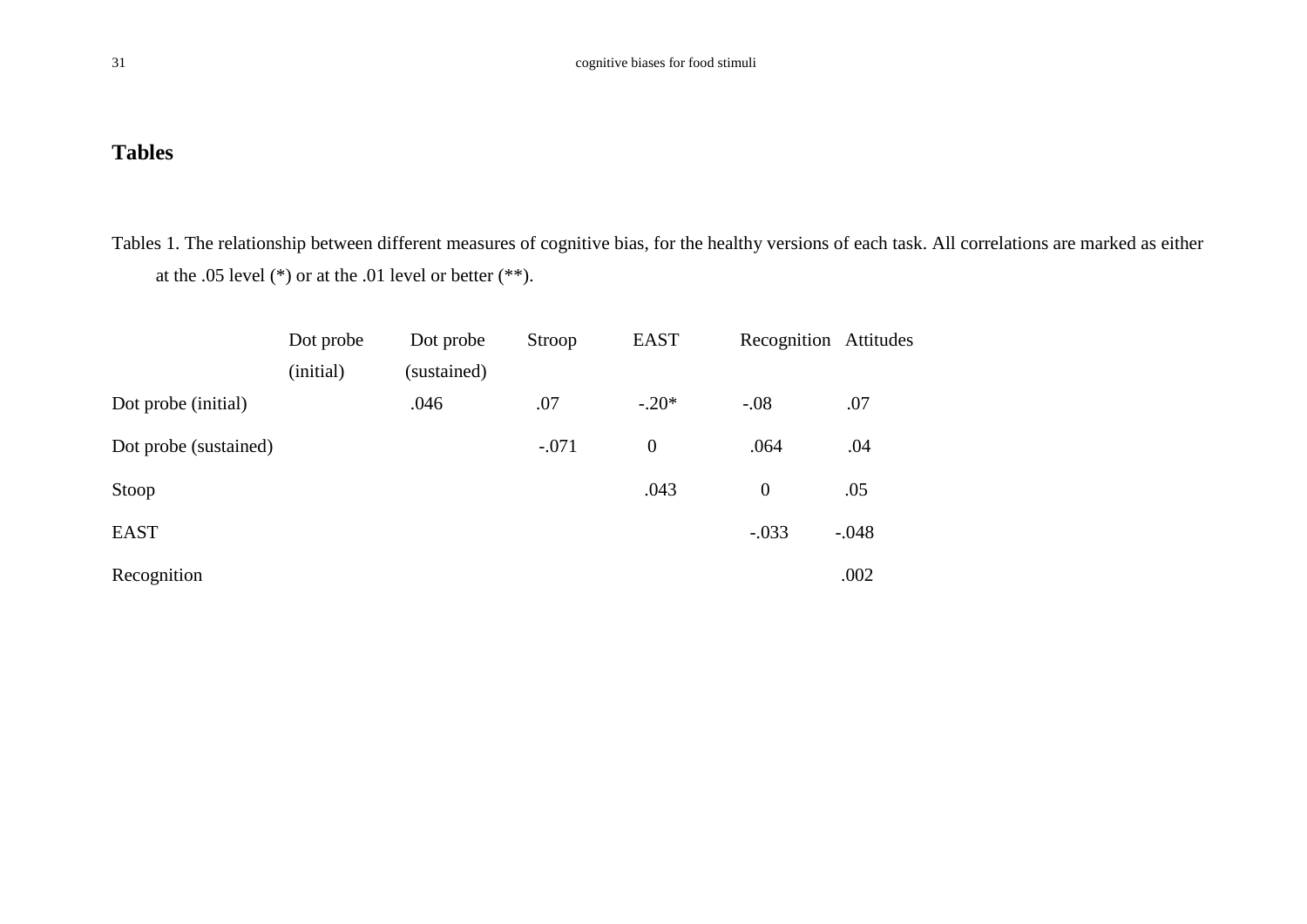Tables 2. The relationship between different measures of cognitive bias, for the unhealthy versions of each task. All correlations are marked as either at the .05 level (\*) or at the .01 level or better (\*\*).

|                       | Dot probe | Dot probe   | Stroop | <b>EAST</b> |      | <b>Recognition Attitudes</b> |
|-----------------------|-----------|-------------|--------|-------------|------|------------------------------|
|                       | (initial) | (sustained) |        |             |      |                              |
| Dot probe (initial)   |           | .147        | $-12$  | .036        | .02  | .047                         |
| Dot probe (sustained) |           |             | .037   | .092        | .074 | $-.011$                      |
| Stoop                 |           |             |        | $-.053$     | .021 | $-.016$                      |
| <b>EAST</b>           |           |             |        |             | .071 | $.17*$                       |
| Recognition           |           |             |        |             |      | $-.022$                      |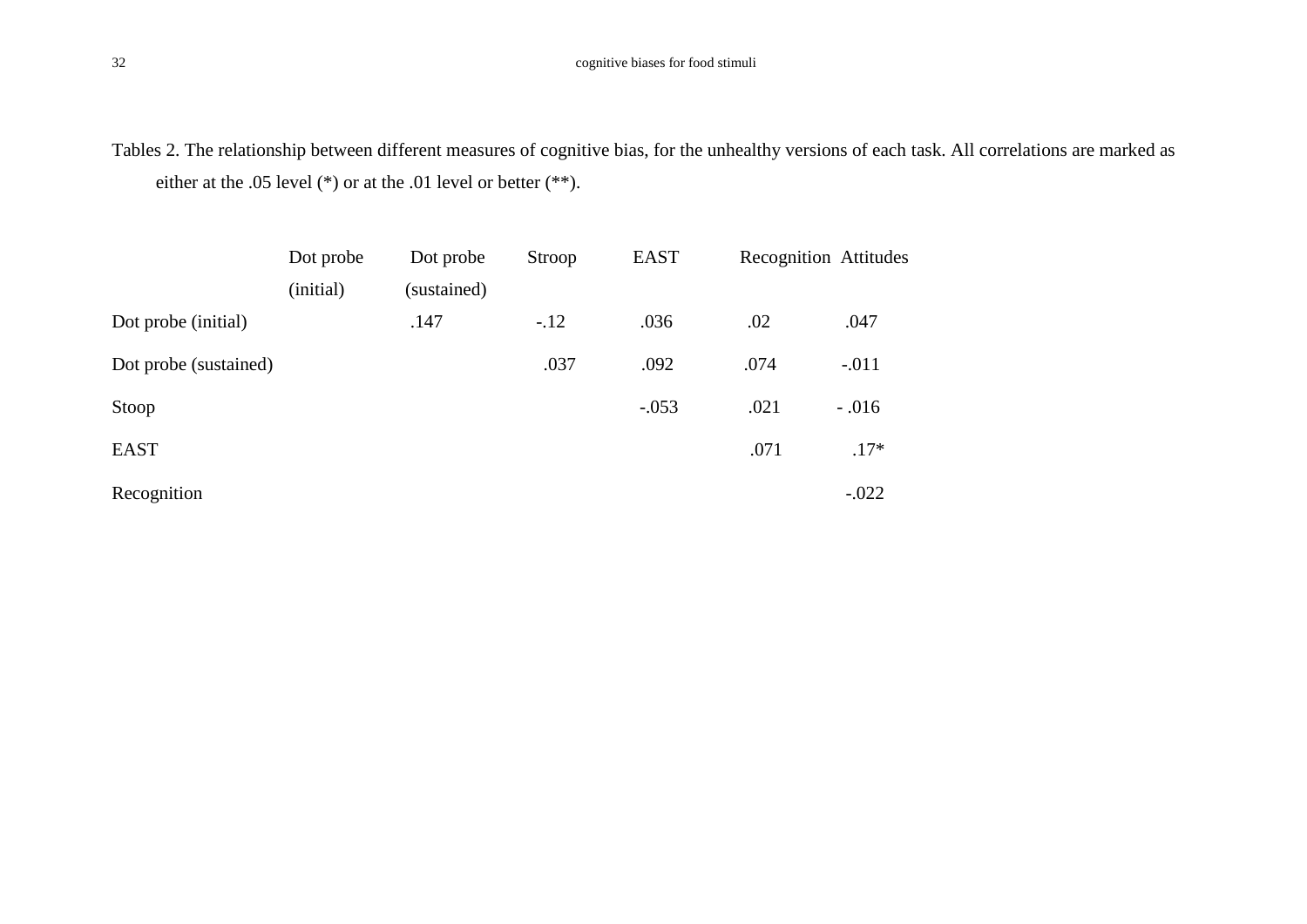Tables 3. The relationship between different measures of cognitive bias, for the aggregate versions of each measure (that is, the ones including both healthy and unhealthy words). All correlations are marked as either at the .05 level (\*) or at the .01 level or better (\*\*).

|                       | Dot probe | Dot probe   | Stroop  | <b>EAST</b> | Recognition | Attitudes |
|-----------------------|-----------|-------------|---------|-------------|-------------|-----------|
|                       | (initial) | (sustained) |         |             |             |           |
| Dot probe (initial)   |           | .013        | .03     | $-.095$     | $-.064$     | .073      |
| Dot probe (sustained) |           |             | $-.033$ | .083        | .042        | .016      |
| Stoop                 |           |             |         | .059        | $-.014$     | .021      |
| <b>EAST</b>           |           |             |         |             | .067        | .08       |
| Recognition           |           |             |         |             |             | $-.014$   |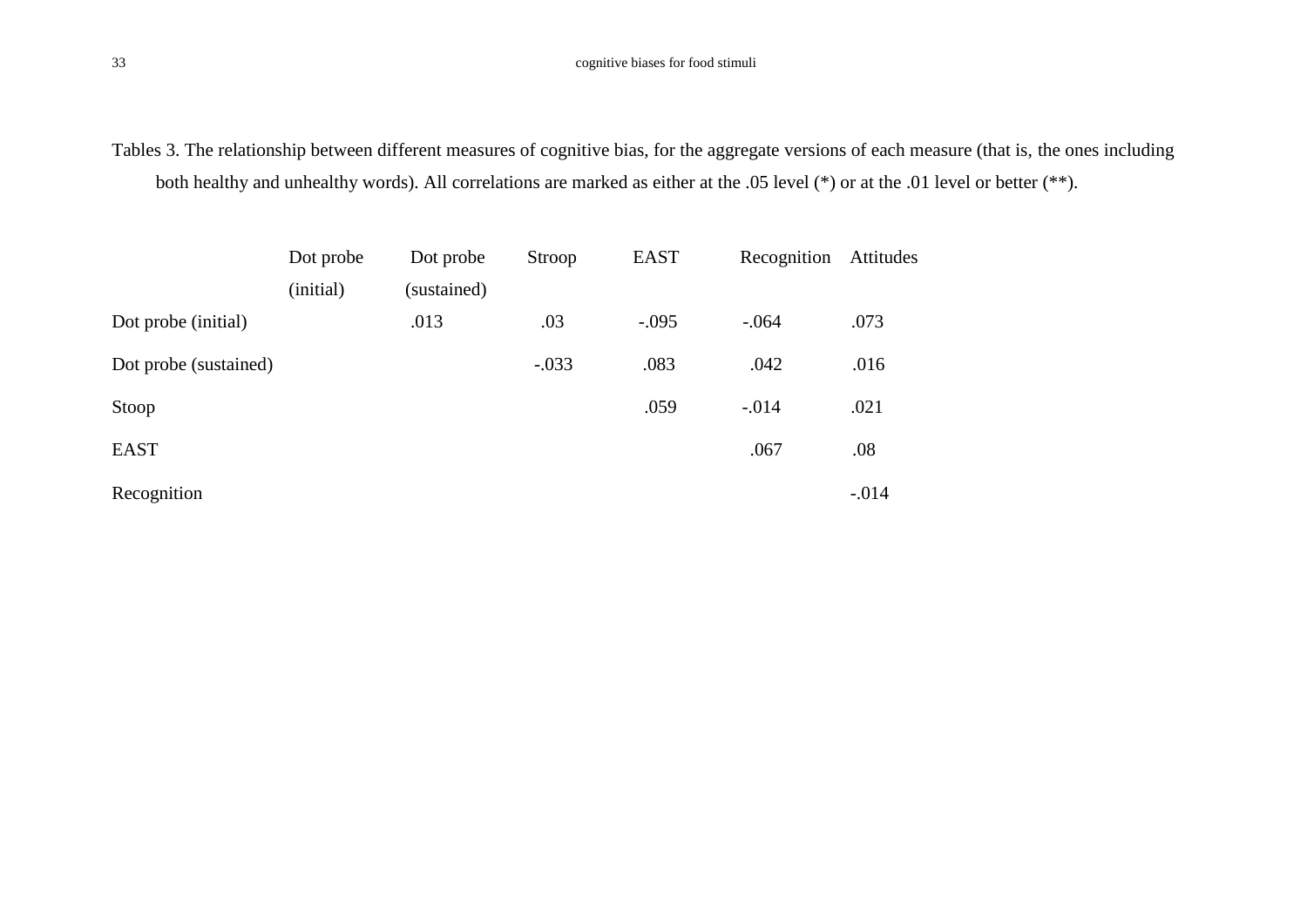Table 4. Correlations between cognitive bias measures for different subsets of our participants. All correlations are marked as either at the .05 level (\*) or at the .01 level or better (\*\*). The correlation value is shown below the measures for which a significant correlation was identified.

|                       | <b>Healthy versions</b>                             | Unhealthy versions        | Aggregate versions        |
|-----------------------|-----------------------------------------------------|---------------------------|---------------------------|
| Males                 |                                                     | sustained dot probe/ EAST |                           |
|                       |                                                     | $r = .27*$                |                           |
| Females               | initial dot probe/ EAST                             |                           |                           |
|                       | $r = -.22*$                                         |                           |                           |
| High emotional eaters | sustained dot probe/ EAST initial dot probe/ Stroop |                           | Stroop/recall             |
|                       | $r = .31*$                                          | $r = -.34*$               | $r = .35*$                |
| High external eaters  | initial dot probe/ EAST                             | initial dot probe/ Stroop |                           |
|                       | $r = -0.45**$                                       | $r = -.35*$               |                           |
| High restraint eaters | sustained dot probe/ EAST EAST/ attitudes           |                           | sustained dot probe/ EAST |
|                       | $r = .31*$                                          | $r = .38**$               | $r = .33*$                |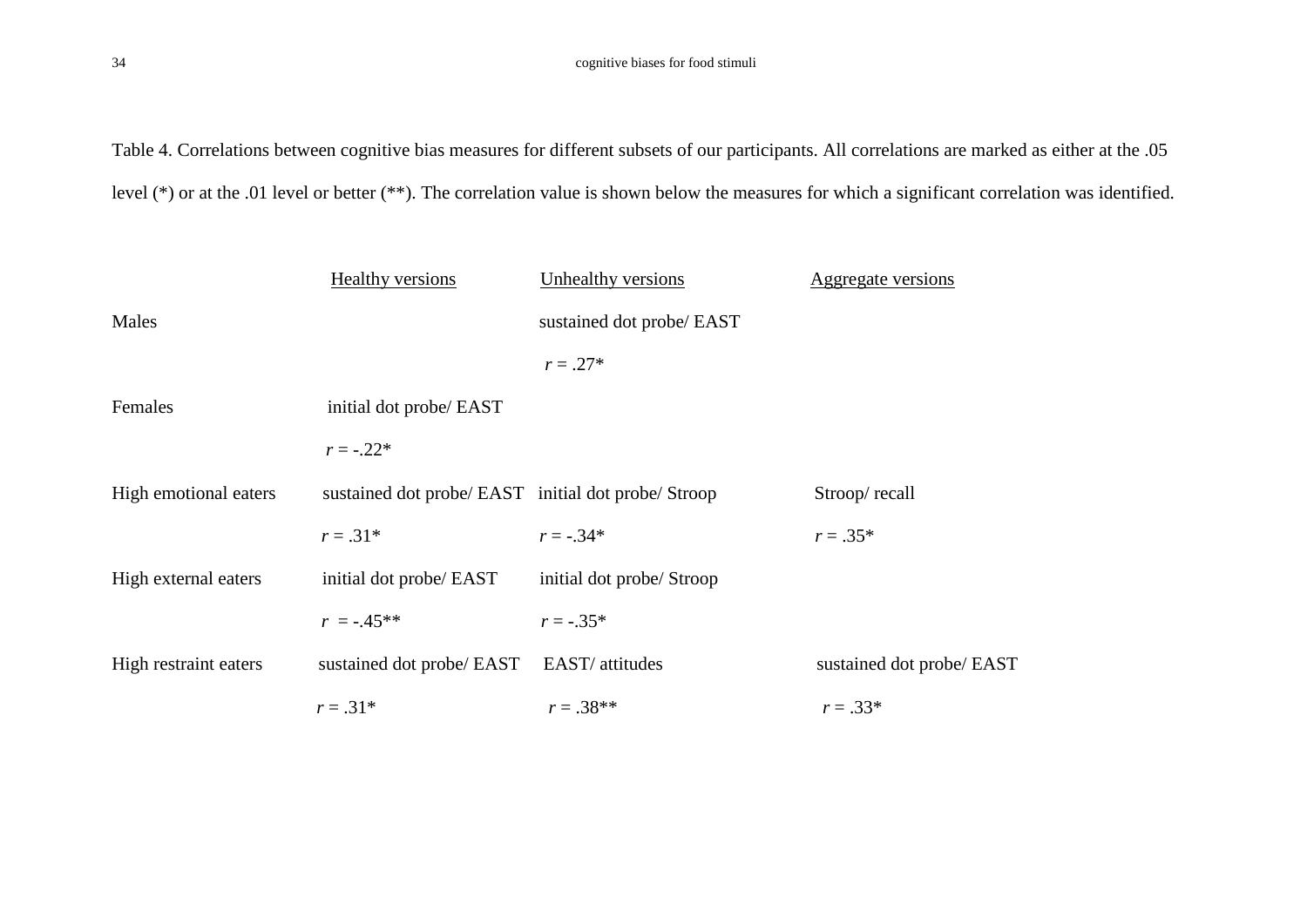



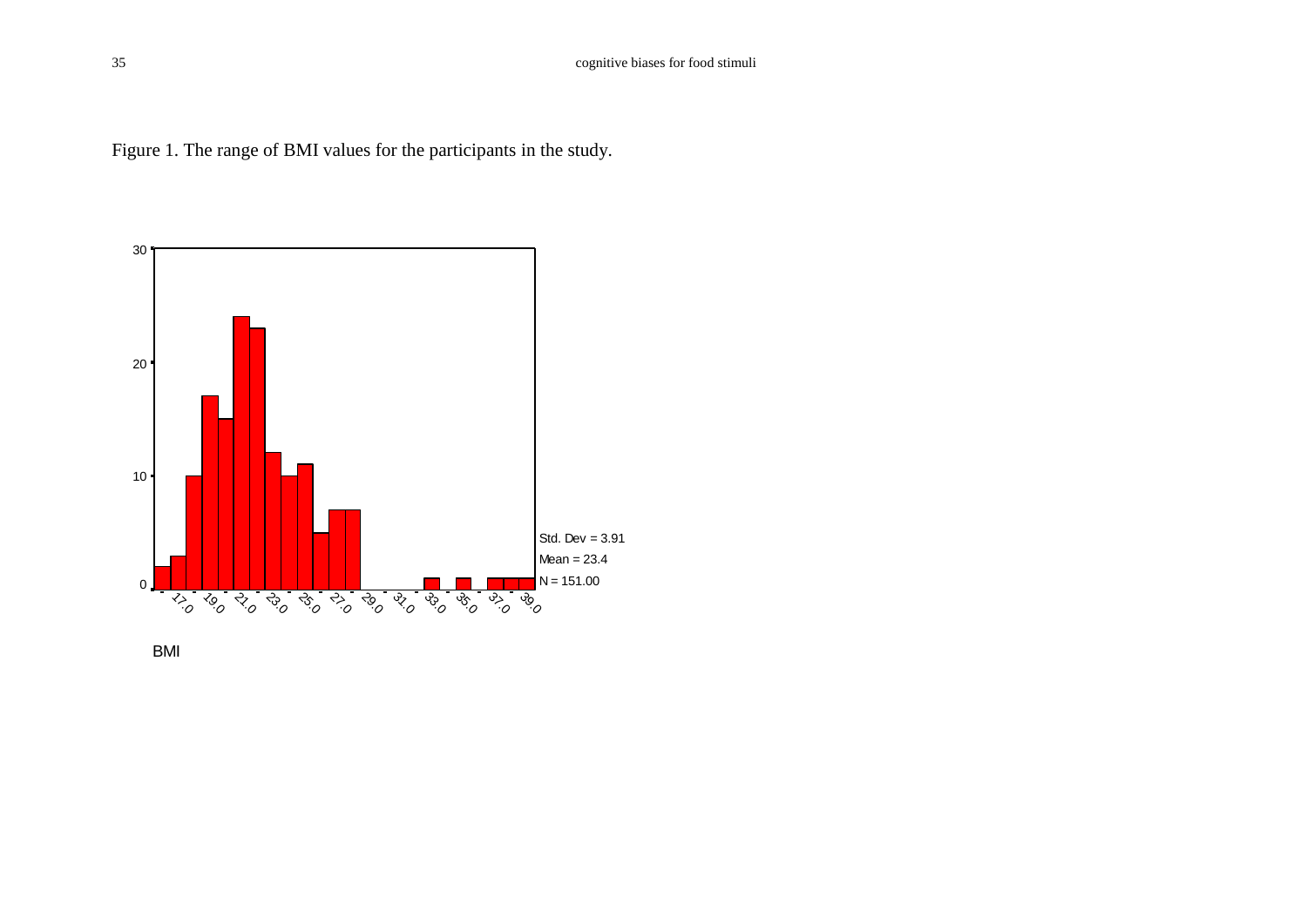Figure 2. External, restraint, and emotional eating for the participants in our study. Least and greatest possible values for each DEBQ scales are 1 and 5 respectively. For men, the mean external, restraint, and emotional eating values are 2.64, 1.84, and 2.06, respectively. For women, the analogous values are 2.68, 2.49, and 2.06.

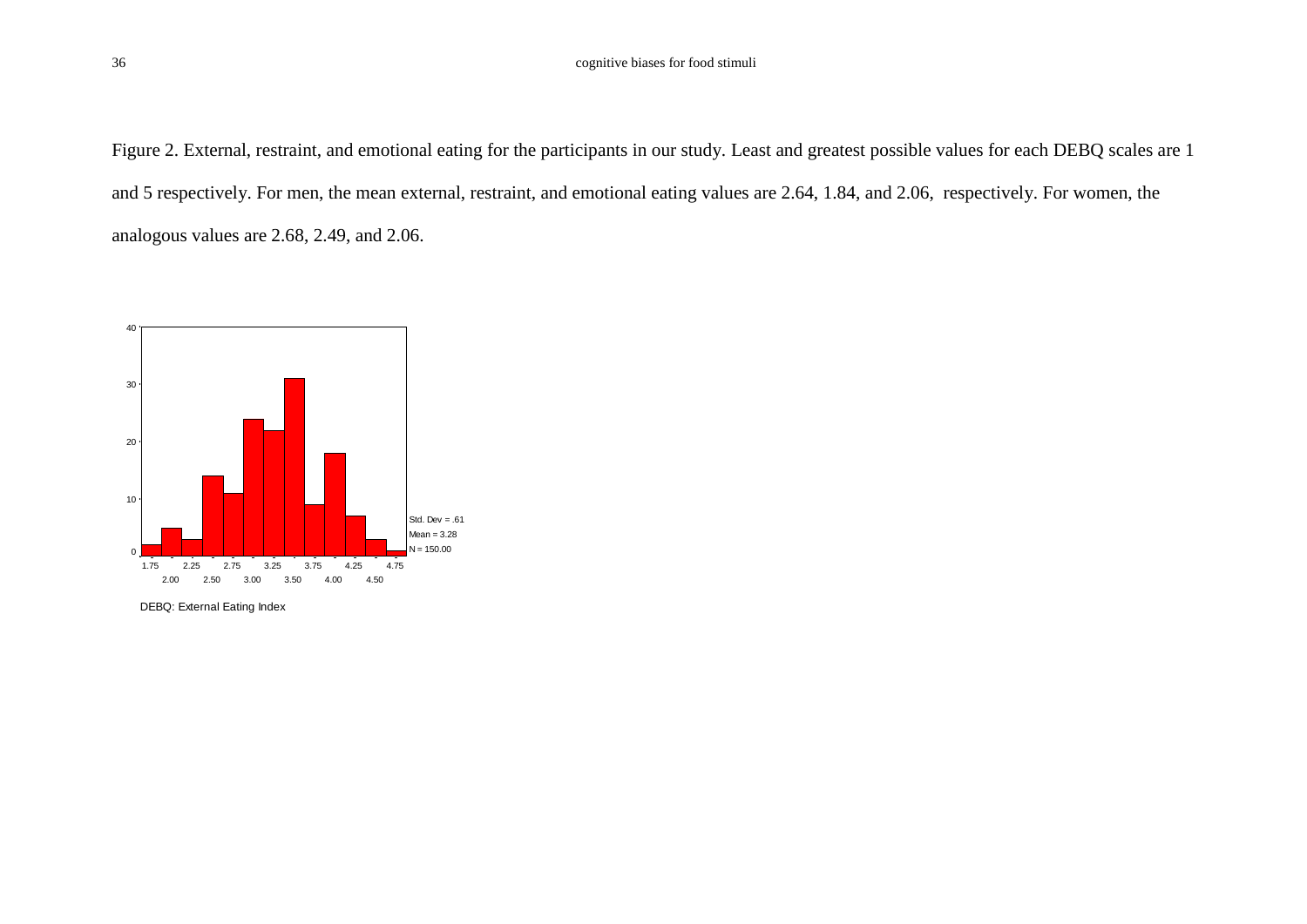

DEBQ: Emotional Eating Index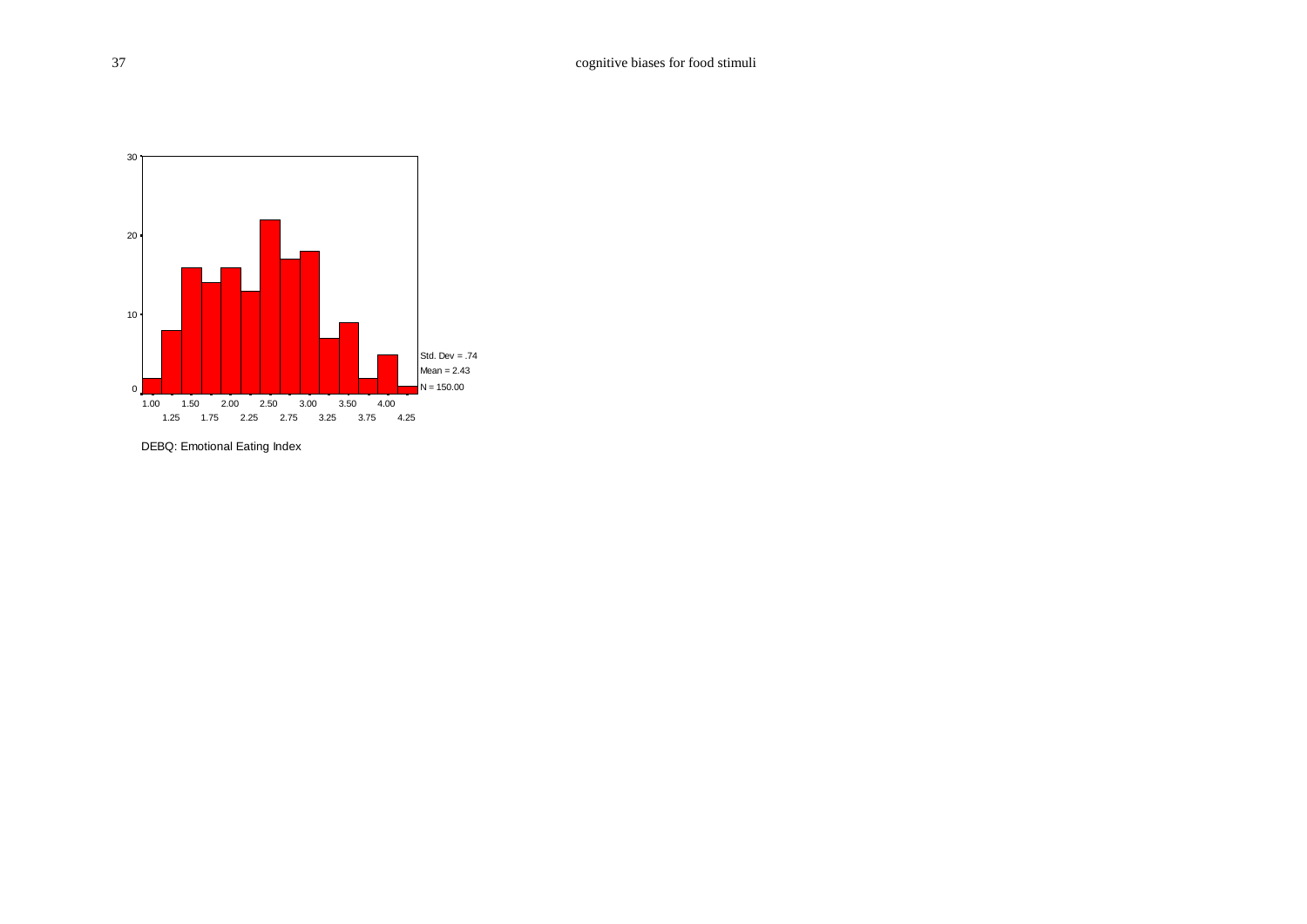

DEBQ: Restrained Eating Index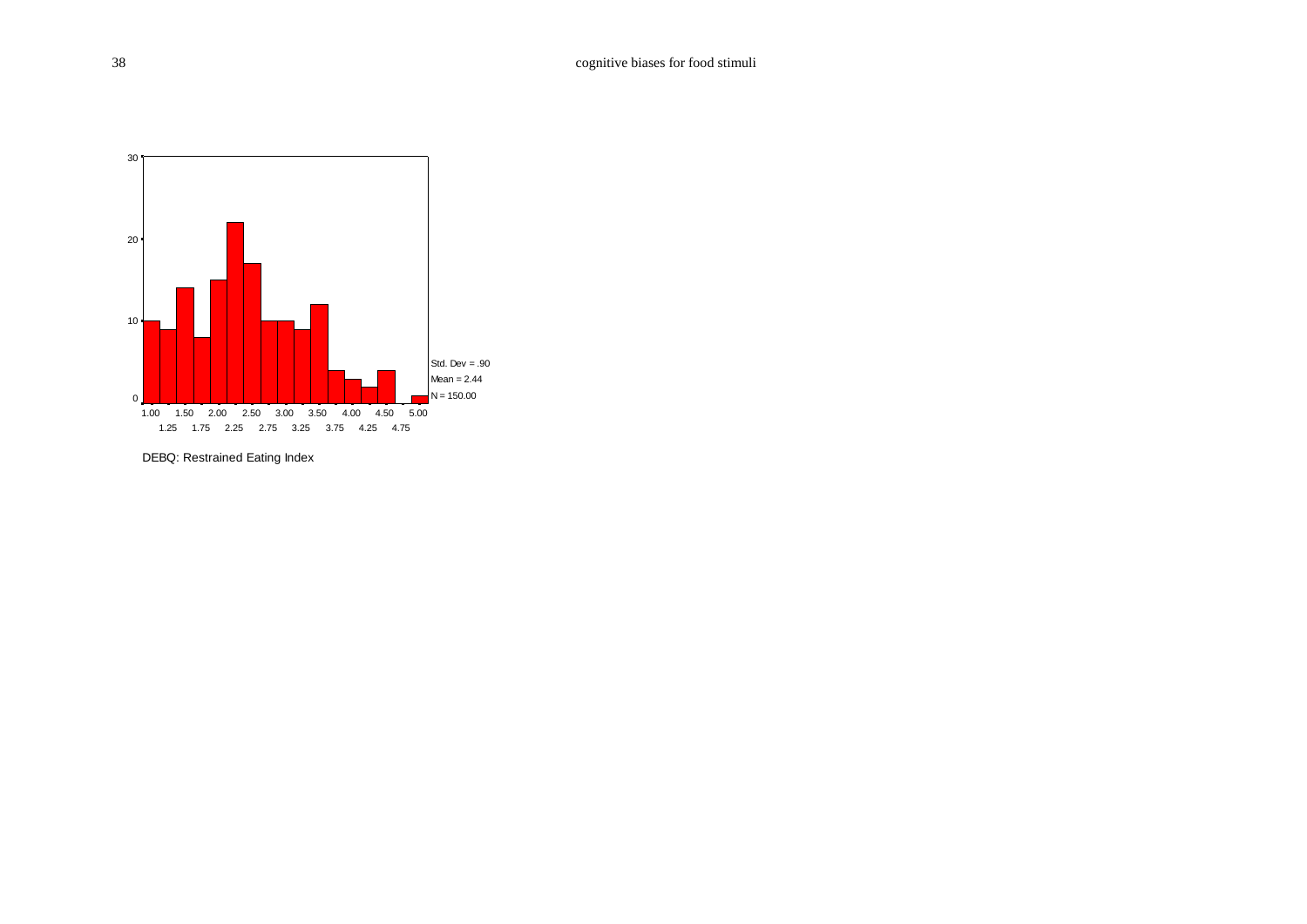